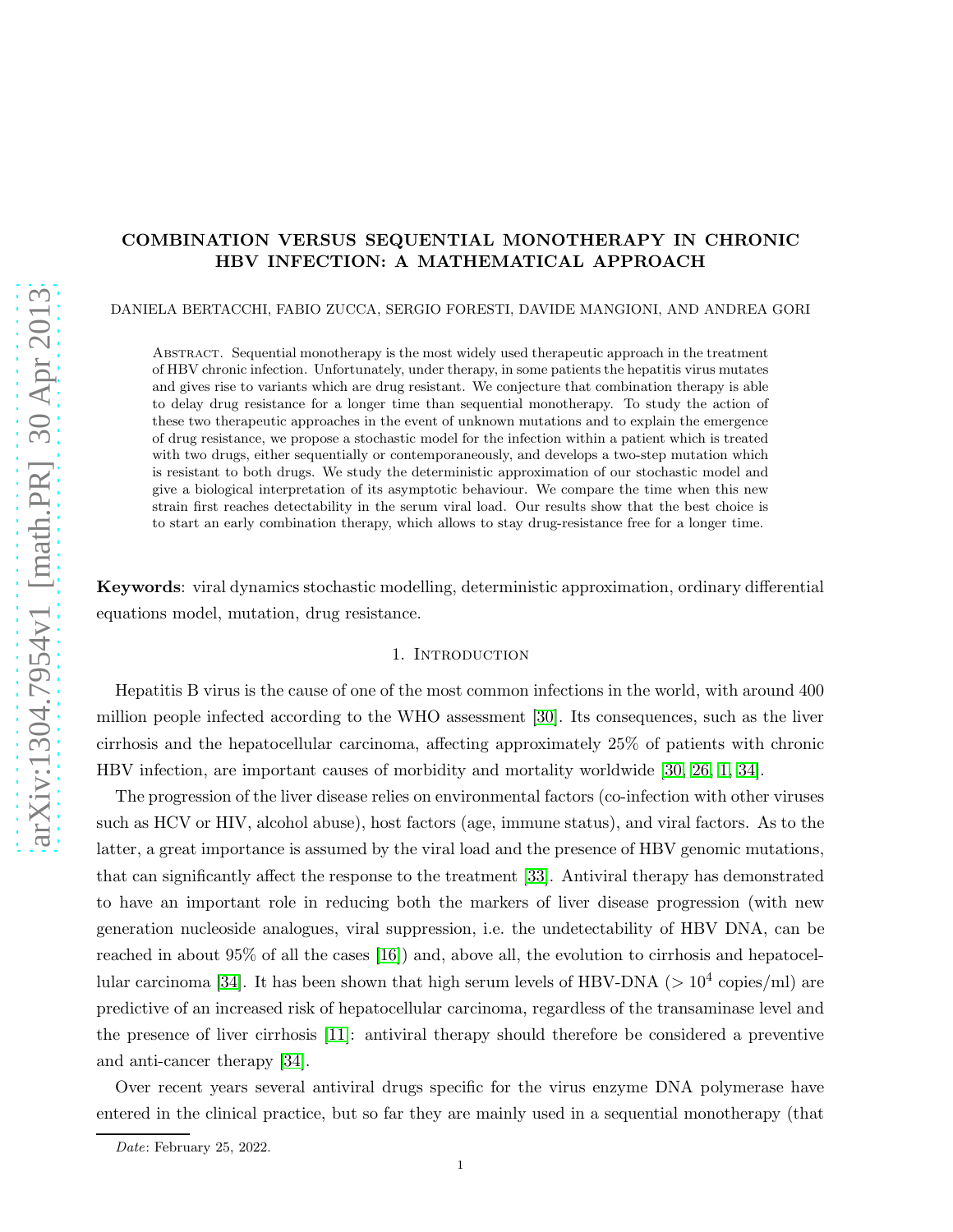is, only one drug is employed at a time and if an increase in viral load is observed, then the drug is substituted with another one). Moreover, interferon monotherapy is still a mainstay for mild to moderate chronic infections [\[20\]](#page-19-6). Some unsolved problems remain today: the clearance, or viral eradication (certified by the disappearance of HBsAg or cccDNA), which would allow the discontinuation of the therapy, is obtained in only 10% of treated patients [\[27\]](#page-19-7); to improve this result, different steps of HBV replicative cycle are being considered as possible target for the development of new drugs [\[57\]](#page-20-0). On the other hand, the long term treatment with sequential monotherapy [\[20,](#page-19-6) [10,](#page-19-8) [46\]](#page-20-1), is likely to select drug resistant strains, because of the onset of viral breakthrough and mutant escape (that is the emergence of variant viruses) under the selective pressure of medications [\[23,](#page-19-9) [44\]](#page-20-2).

As stated in the international guidelines, the combination therapy (that is, therapy with a cocktail of drugs) has a well-defined role in the treatment of chronic hepatitis B, especially as salvage therapy and first line application in selected categories of patients, such as those with decompensated cirrhosis, HIV co-infection, pre-existing mutations and post-liver transplantation [\[20,](#page-19-6) [10,](#page-19-8) [46,](#page-20-1) [51\]](#page-20-3). The guidelines, however, are based only on published results, and to date, only a few studies have attempted to compare the effectiveness of the two different approaches (combination versus monotherapy) in treatment-naive patients. These studies did show promising results in favor of combination therapy  $([41, 54, 21, 53])$  $([41, 54, 21, 53])$  $([41, 54, 21, 53])$  $([41, 54, 21, 53])$  $([41, 54, 21, 53])$  $([41, 54, 21, 53])$ .

We conjecture that combination therapy, as a therapy for chronic HBV infection, is preferable to sequential monotherapy. Our conjecture is based on the following observation: despite being a stable DNA virus, hepatitis B virus replicates in the host cell through a RNA phase [\[37\]](#page-19-11), that makes it similar to the Human Immunodeficiency Virus (HIV). The natural history of HIV infection has been radically transformed by the introduction of combination antiviral therapy (Highly Active Antiretroviral Therapy, HAART) [\[9\]](#page-18-1), therefore we believe that this kind of therapy should be beneficial also for HBV treatment. In particular we infer that under combination therapy the appearance of drug resistance is less likely, or at least, occurs after a longer time. We believe it is important to compare the outcome of combination therapy and of sequential monotherapy in the treatment of chronic HBV infection using a mathematical model, which takes into account the emergence of mutants of the virus.

During the last two decades and more, mathematical models have been proposed to describe viral infections (such as HBC, HCV, HIV) both from a single patient's point of view, which is our point of view in this paper, and from an epidemics point of view. The standard mathematical model for chronic HBV infection within a single patient is given by a three ordinary differential equations system (in short, ODEs system):

$$
\begin{cases}\n\dot{T} = \lambda - \delta' T - \alpha V T; \\
\dot{Y} = \alpha V T - \delta Y; \\
\dot{V} = pY - cV; \\
2\n\end{cases}
$$
\n(1.1)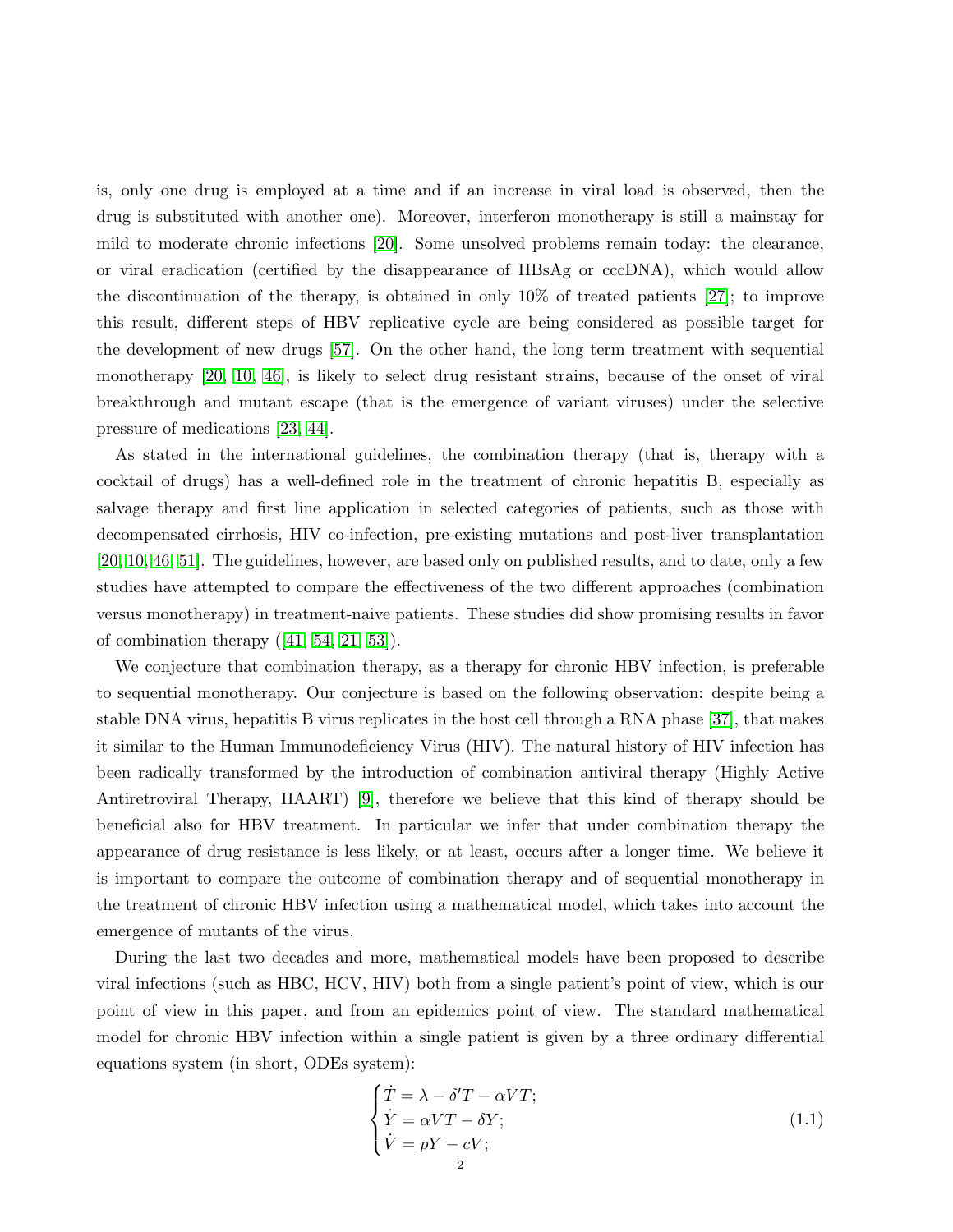where T denotes target (uninfected) hepatocytes which are produced at rate  $\lambda$ , die at rate  $\delta'$ T and are infected at a rate  $\alpha VT$ ; Y denotes infected hepatocytes which die at rate  $\delta Y$  ( $\delta$  possibly larger than  $\delta'$ ) and V denotes free virus. Virions are produced from infected cells at rate  $pY$  and are cleared from bloodstream at rate  $cV$ . The system has no exact solutions but approximate solutions may be obtained under different hypotheses.

If the patient undergoes treatment, the drug acts against reproductions and/or infections. In the model this is explained by introducing the efficacy parameters  $\varepsilon \in [0,1]$  ([\[43,](#page-20-7) [52\]](#page-20-8)) and  $\eta \in [0,1]$ ([\[38,](#page-19-12) [32\]](#page-19-13)) and replacing the previous system by

<span id="page-2-0"></span>
$$
\begin{cases}\n\dot{T} = \lambda - \delta' T - (1 - \eta)\alpha V T; \\
\dot{Y} = (1 - \eta)\alpha V T - \delta Y; \\
\dot{V} = (1 - \varepsilon)pY - cV.\n\end{cases}
$$
\n(1.2)

The parameters  $\varepsilon$  and  $\eta$  respectively indicate the ability of treatment to block viral production or infections (the extremal values 0 and 1 refer to no ability at all and complete ability, respectively). Of course the behaviour under no treatment is retrieved setting  $\eta = \varepsilon = 0$ .

This model has been used in several papers to fit experimental data under treatment with different drugs, leading to estimates for some of the parameters involved, mainly for  $\varepsilon$ , c and  $\delta$  $([38, 55, 56, 28, 32, 52, 42])$  $([38, 55, 56, 28, 32, 52, 42])$  $([38, 55, 56, 28, 32, 52, 42])$  $([38, 55, 56, 28, 32, 52, 42])$  $([38, 55, 56, 28, 32, 52, 42])$  $([38, 55, 56, 28, 32, 52, 42])$  $([38, 55, 56, 28, 32, 52, 42])$  $([38, 55, 56, 28, 32, 52, 42])$  $([38, 55, 56, 28, 32, 52, 42])$ . It has also been modified to model HIV infection  $([13])$  $([13])$  $([13])$  or acute HBV infection  $([14])$  $([14])$  $([14])$ .

To our knowledge, none of the existing models gives an explanation of the emergence of drugresistant strains of the virus, which are usually not observed without therapy. We want to modify the previous model, according to some biological observations. Within a single infected person, genetically different viral variants can coexist: that is because of the same nature of HBV, which reproduces itself through a pre-genomic RNA phase, accounting for the presence of heterogeneous strains in the viral progeny [\[37,](#page-19-11) [44\]](#page-20-2). The mutations are pre-adaptive, linked to random errors of the polymerase enzyme, especially in the RNA phase of the replicative process. Hence, the antiviral therapy does not determine any resistant strains, but simply selects them [\[37,](#page-19-11) [44,](#page-20-2) [35,](#page-19-17) [40\]](#page-20-12). Moreover, in treatment-naive patients a minority of drug-resistant species can also be found. These variants could be the result of the persistence of drug-resistant viruses transmitted by a treated individual, or may have been generated ex novo during the course of the original infection [\[44\]](#page-20-2).

In order to keep the model simple and to focus on the first mutations which appear under sequential monotherapy, we think of the example of a treatment-naive patient which undergoes sequential monotherapy, with two drugs at hand (drug A and drug B) and who will develop drugresistance to both. Before therapy, he/she has a high serum viral load of HBV virions, of a type (usually the wild-type) that we call type 1. During therapy with drug  $A$ , the viral load decreases (eventually reaching undetectability) but in the long run a drug-resistant variant emerges, namely we observe the rise of the serum viral load of what we denote by type 2 virions. This forces us to change therapy and resort to drug B, which is able to strike type 2 down, but eventually another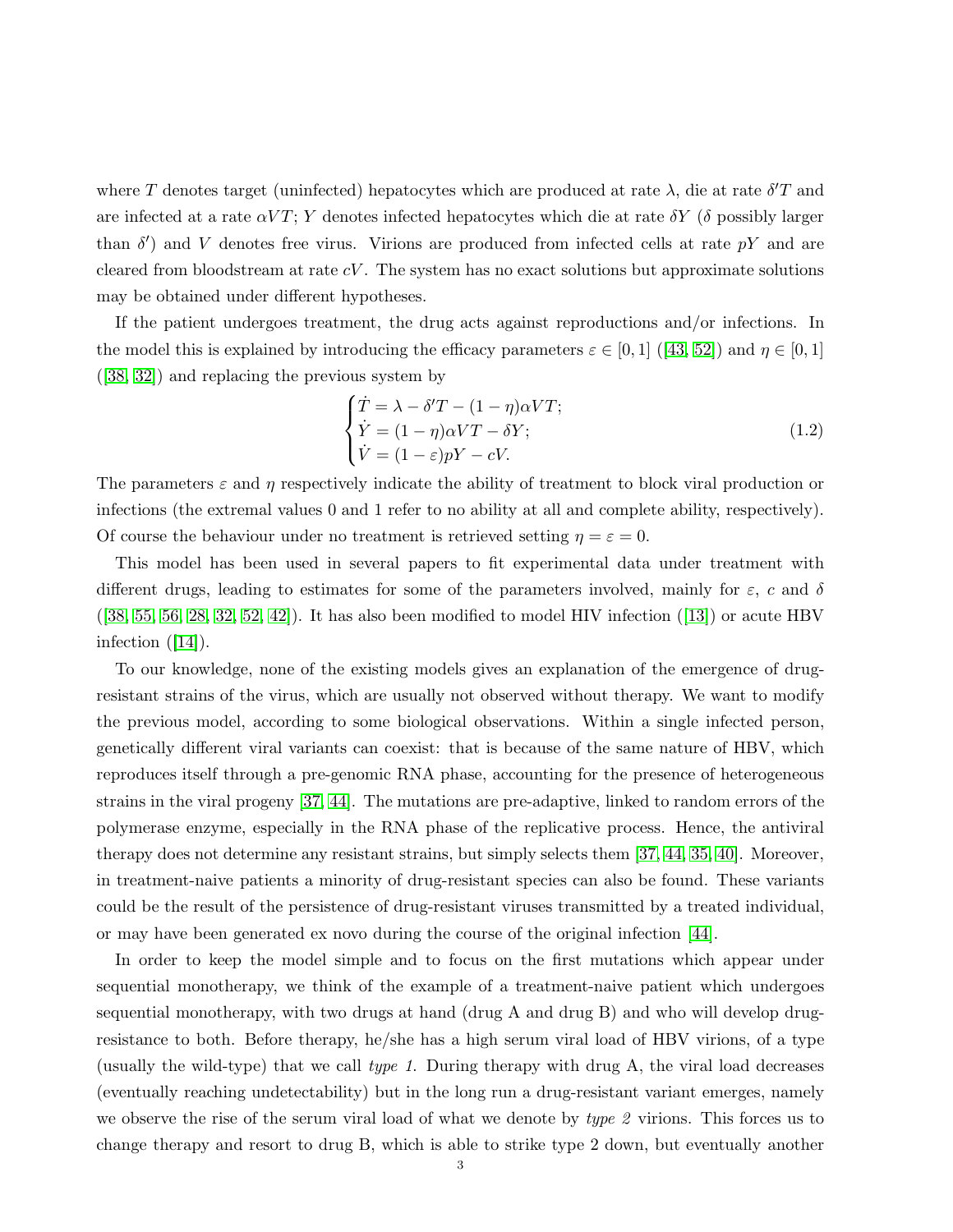mutation arises (*type 3* mutants), which escapes the action of drug B and serum viral load starts increasing again. We identify the moment when we detect type 3 as the moment of therapeutic failure (with the current tests at hand, this is usually when serum viral load reaches 20 copies/ml). Of course we may have at our disposal another drug capable of fighting this mutation too, and the process could continue, but we are interested in those patients which may eventually develop drugresistance and a two-step mutation is the simplest case where one can test the difference between combination therapy and sequential monotherapy. Our main question is whether providing drug A and drug B together can significantly delay the instant of therapeutic failure (if so, it would be an argument in favour of combination therapy).

In Section [2](#page-4-0) we describe a stochastic model (Definition [2.1\)](#page-6-0) where, as in the basic model [\(1.2\)](#page-2-0) there is an interplay between free virus, infected hepatocytes and noninfected hepatocytes. The interactions are random and so are replications within the infected cells: with a small probability, whenever an infected cell produces a new virion, there might be a mutation, that is a random error in the replicative process. In particular when a cell is infected with the type 1 virus, it is possible that it also produces type 2 virions (more precisely we suppose that a mutation from type 1 leads to type 2 virions), and, still with a small probability, type 3 is generated by mutation from hepatocytes infected with the type 2 variant. Thanks to the fact that the number of hepatocytes is very large, we are able to approximate our stochastic model with a deterministic model which, as the basic model, is the solution of an ODEs system, the system in [\(2.4\)](#page-8-0). In Section [2](#page-4-0) we recall the mathematical results which allow us to approximate the average behaviour of our stochastic model with this deterministic model (Definition [2.2](#page-6-1) and Theorem [2.3\)](#page-7-0) and explain how to apply them to our specific case.

In Section [3](#page-8-1) we analyze the equilibrium points of the ODEs system [\(2.4\)](#page-8-0) (the system has no exact solutions). There are four equilibria: the disease-free equilibrium  $X_0$ , an equilibrium  $X_1$ with all the three types of infection,  $X_2$  with type 2 and type 3 infection together and a fourth equilibrium  $X_3$  with only the type 3 infection. The stability of these equilibria depends on the reproductive ratios of the three types (defined in [\(3.5\)](#page-9-0)). In particular we are able to say that a variant tends to disappear if its reproductive ratio is smaller than 1 or if it is smaller than the reproductive ratio of another variant which has reproductive ratio larger than 1. We discuss how drug-resistance is explained by our model. More precisely, therapy lowers the reproductive ratios of the affected variants and thus, under therapy, the system moves from a situation  $X_1$  to other equilibria where the cured variants disappear and others emerge. The main assumption is that, even if at  $X_1$  all three variants are present, nevertheless type 2 and type 3 are undetectable or at least they represent only a small fraction of the total viral load, hence they are not observed until the system reaches  $X_2$  or  $X_3$  (which are the "drug-resistant states").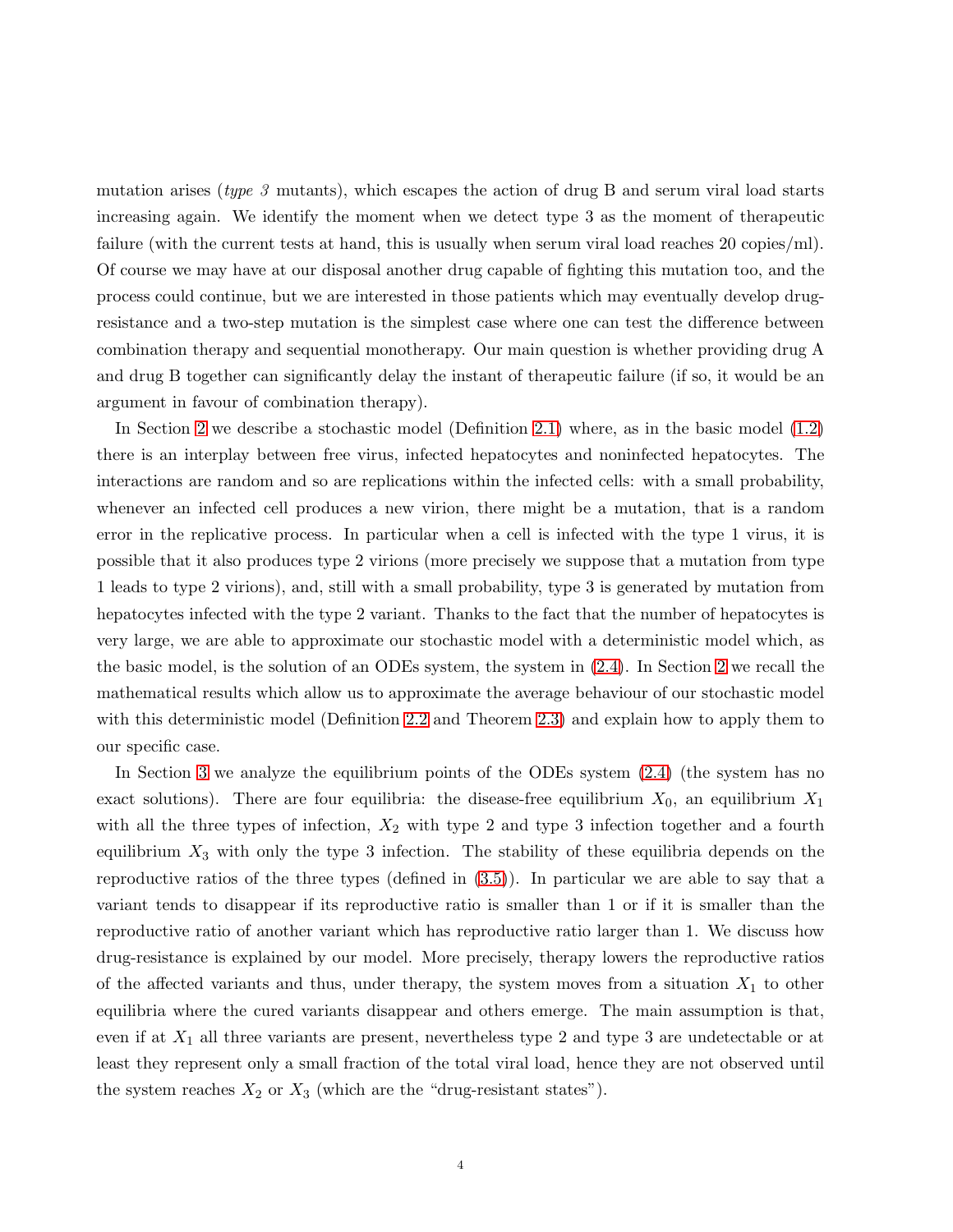In Section [4](#page-12-0) we focus on the main question of the paper, that is whether drug resistance appears first under combination therapy or under sequential monotherapy. The answer relies on the numerical solution of the ODEs system  $(2.4)$  where therapy is considered in  $(2.3)$  in the appropriate time intervals (see Remark [2.4\)](#page-8-2). To compute the numerical solutions we pick some of the unknown parameters from the literature and deduce the missing ones as functions of the serum viral loads at equilibrium (in  $X_1, X_2$  and  $X_3$ ) of the three variants. Letting these viral loads vary among several possible configurations (which depend on the fitness of the unknown variants type 2 and type 3) we study 46 plausible parameter sets and the corresponding numerical solution. Each solution is tested with combination therapy and sequential monotherapy. The time when type 3 reaches detectability under the two therapeutic approaches is computed. A comparison is presented, with different initial conditions.

<span id="page-4-0"></span>Section [5](#page-15-0) is devoted to the discussion of the consequences of our results onto the choice of the best therapeutic approach in the cure of chronic HBV infection. In particular our results suggest that combination therapy is the best choice if started at the early stages of the chronic HBV infection.

### 2. Stochastic model and deterministic approximation

The simplest model for viral reproduction is the branching process ([\[22\]](#page-19-18)). This model is very rough (the behaviour of the average number of particles is either exponential growth or exponential decrease), therefore to add complexity, one introduces space and/or interaction between particles, see [\[17\]](#page-19-19). Adding space one obtains the branching random walk where the reproductive capacity of the virus depends on its "location" (which may represent not only position but also type): its behaviour on complex networks has been studied for instance in [\[5,](#page-18-2) [6,](#page-18-3) [58\]](#page-20-13). In order to obtain a more realistic behaviour, where only a certain maximal viral load can be achieved (or at least, growth slows down when the viral population is too large), we can put interaction into play (logistic competition is perhaps the simplest interaction). Spatially displaced interacting particle systems have been studied for instance in [\[2,](#page-18-4) [3,](#page-18-5) [4\]](#page-18-6).

Here we present a model, with no space, which is essentially a modification of the basic model [\(1.2\)](#page-2-0), is stochastic and describes more complex interactions between the involved "particles". The actors in the basic model are  $T$ ,  $Y$  and  $V$ , representing the total number of uninfected hepatocytes, of infected hepatocytes and of free virions, respectively. We first justify a modification of this model and introduce a stochastic description, then put different genomic variants into play.

We assume that, by homeostasis, the total number of hepatocytes is constant, that is  $T + Y = H_0$ , where  $H_0$  is fixed. Namely we suppose that, whenever an infected hepatocyte dies, it is replaced (almost immediately) by an uninfected one. Of course this means that infected hepatocytes are not destroyed by the immune system at a too fast rate. This is in agreement with the common belief that cytotoxic T lymphocytes may directly inhibit viral replication and thus inactivate HBV without killing the infected hepatocyte, and that in chronically infected patients, infected hepatocytes escape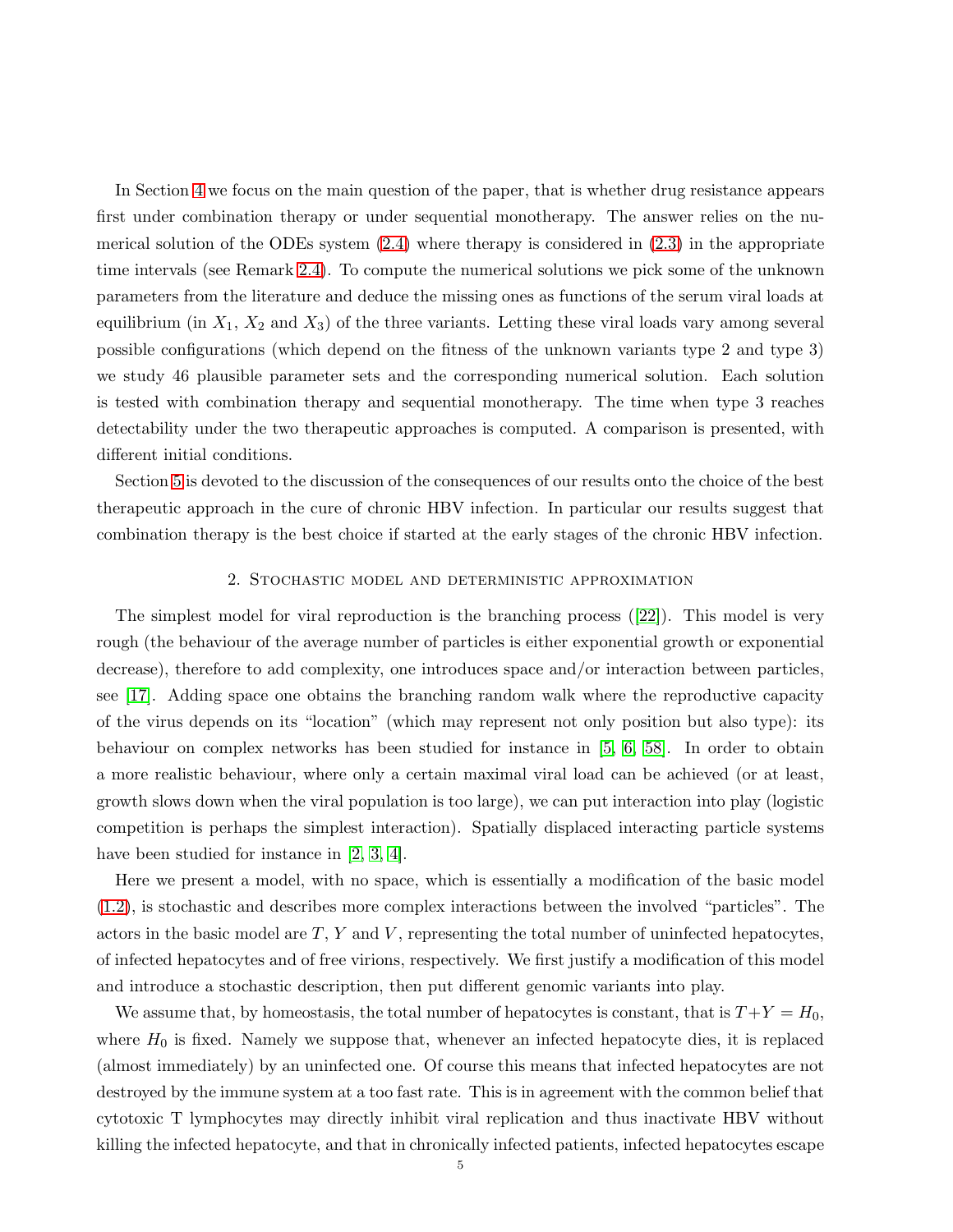immune recognition, sparing massive liver damage (see [\[12,](#page-19-20) [18,](#page-19-21) [31\]](#page-19-22)). This is particulary true during the first stage of the disease, the compensated phase (which lasts years under a correct antiviral therapy) or in the large group of HBV infected people called inactive carriers [\[47\]](#page-20-14). This assumption allows us to deal only with the dynamics of Y and V and to replace T with  $H_0 - Y$ . Since the numbers Y and V change according to the random interactions between free virus, hepatocytes (infected or not) and immune system, it is natural to treat  $Y(t)$  and  $V(t)$  as random variables. More precisely,  $(Y(t), V(t))_{t\geq 0}$  is a continuous time Markov chain, with values in  $\mathbb{N}^2$  where  $\mathbb N$  is the set of nonnegative integers (including zero). The random interactions are as follows

- (i) a single virion infects target cells at a rate which is proportional to the fraction of target hepatocytes among the total, namely  $\alpha \frac{H_0 - Y}{H_0}$  $\frac{0-Y}{H_0};$
- (ii) a single infected hepatocyte dies at rate  $d$ ;
- (iii) virions are produced by any infected cell at rate  $p$ ;
- (iv) virions are cleared from bloodstream at rate c.



FIGURE 1. The dynamics of the one-type system.

Thus the dynamics of  $(Y(t), V(t))_{t\geq 0}$  is described by the following rates  $(q(k, l))$  denotes the transition rate from k to l,  $k, l \in \mathbb{N}^2$ :

$$
\begin{cases}\n q((Y,V),(Y+1,V)) &= \alpha \frac{H_0 - Y}{H_0}V; \\
 q((Y,V),(Y-1,V)) &= \delta Y, \text{ if } Y \ge 1; \\
 q((Y,V),(Y,V+1)) &= pY; \\
 q((Y,V),(Y,V-1)) &= cV, \text{ if } V \ge 1; \\
 q(k,l) &= 0 \text{ otherwise.} \n\end{cases}
$$

Now we introduce the three different variants of the HBV: the pre-existing variant type 1; type 2 which appears after therapy with drug A as a mutant from type 1; type 3 which is a mutation from type 2, selected by therapy with drug B. We denote by  $V_1$  the total number of type 1 virions,  $V_2$  the total number of type 2 virions,  $V_3$  the total number of type 3 virions, and by  $Y_1$ ,  $Y_2$ ,  $Y_3$ the number of hepatocytes that are carrying the corresponding type of infection (we suppose that an hepatocyte can be infected only by one virion at a time). The process is characterized by the following positive parameters: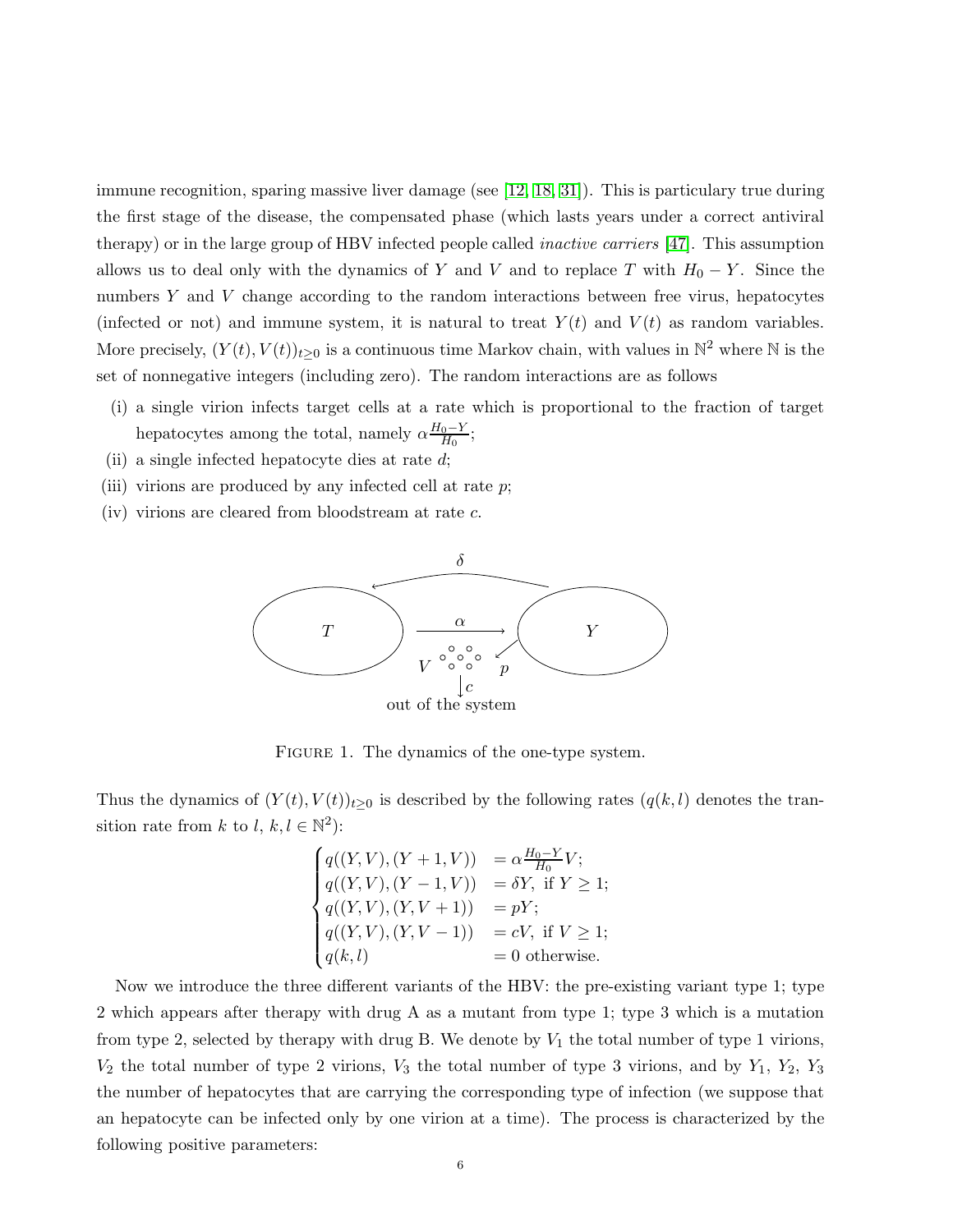- (a) the infection parameters  $\alpha_1, \alpha_2, \alpha_3$ , where  $\alpha_i$  corresponds to the rate at which virions of type i infect target hepatocytes  $(i = 1, 2, 3);$
- (b) the production parameters  $p_1$ ,  $q_2$ ,  $r_3$ , i.e. the rates at which hepatocytes which are infected with type 1, type 2 and type 3 virus respectively, produce virions of the same type;
- (c) the mutation parameters  $p_2$  and  $q_3$ , i.e. the rates at which hepatocytes which are infected with type 1 and type 2 virus respectively, produce virions of type 2 and type 3;
- (d) the hepatocytes clearance rates  $\delta_1$ ,  $\delta_2$ ,  $\delta_3$ , where  $\delta_i$  corresponds to the rate at which hepatocytes carrying type i infection are removed and thus replaced by target hepatocytes  $(i = 1, 2, 3)$ ;
- (e) the free virions clearance rates  $c_1, c_2, c_3$ , where  $c_i$  corresponds to the rate at which virions of type *i* are cleared from bloodstream  $(i = 1, 2, 3)$ .

<span id="page-6-0"></span>**Definition 2.1** (Stochastic model). Given the positive parameters  $\alpha_i$ ,  $\delta_i$ ,  $c_i$  (i = 1, 2, 3) and  $p_1$ ,  $q_2, r_3, p_2, q_3$ , the stochastic process  $(Y_1(t), Y_2(t), Y_3(t), Y_1(t), Y_2(t), Y_3(t))_{t\geq 0}$  is a continuous time Markov chain with values in  $\mathbb{N}^6$ . The transition rates  $q_{k,k+l}$  ( $k \in \mathbb{N}^6$ ,  $l \in \mathbb{Z}^6$ ) are as follows, for all  $k \neq \mathbf{0},$ 

$$
\begin{cases}\n\alpha_i \left(1 - \frac{Y_1}{H_0} - \frac{Y_2}{H_0} - \frac{Y_3}{H_0}\right) V_i & \text{if } l = \mathbf{e}_i, i = 1, 2, 3; \\
\delta_i Y_i & \text{if } l = -\mathbf{e}_i, i = 1, 2, 3; \\
p_1 Y_1 & \text{if } l = \mathbf{e}_4; \\
p_2 Y_1 + q_2 Y_2 & \text{if } l = \mathbf{e}_5; \\
q_3 Y_2 + r_3 Y_3 & \text{if } l = \mathbf{e}_6; \\
c_i V_i & \text{if } i = 1, 2, 3 \text{ and } l = -e_4, -e_5, -e_6, \text{ respectively}; \\
0 & \text{otherwise};\n\end{cases}
$$

( $\mathbf{e}_i$  being the elements of the natural base of  $\mathbb{R}^6$ ).

Although this is a random process, results by Kurtz prove that its dynamic behaviour is approximated by the solution of an ODEs system ([\[24\]](#page-19-23), [\[25\]](#page-19-24), see also [\[45\]](#page-20-15) for an example of application in epydemics models). These results apply to density dependent processes, hence we must consider a modification of our process.

<span id="page-6-1"></span>Definition 2.2 (Density dependent process and density process). A one-parameter family of continuous time Markov chains  $(X^{(N)}(t))_{t\geq 0}$  with state space  $E\subseteq \mathbb{Z}^d$  and transition rates  $(q_{ij})$  is called density dependent if there exists a continuous function  $f : \mathbb{R}^d \times \mathbb{Z}^d \to \mathbb{R}$ , such that

$$
q_{k,k+l} = Nf\left(\frac{k}{N}, l\right), \qquad l \neq 0 \text{ and } k, l \in \mathbb{Z}^d.
$$

Suppose  $(X^{(N)}(t))_{t\geq0}$  is a density dependent process. By rescaling with N we get the density process  $(X_N(t))_{t\geq 0} := (\frac{1}{N}X^{(N)}(t))_{t\geq 0}.$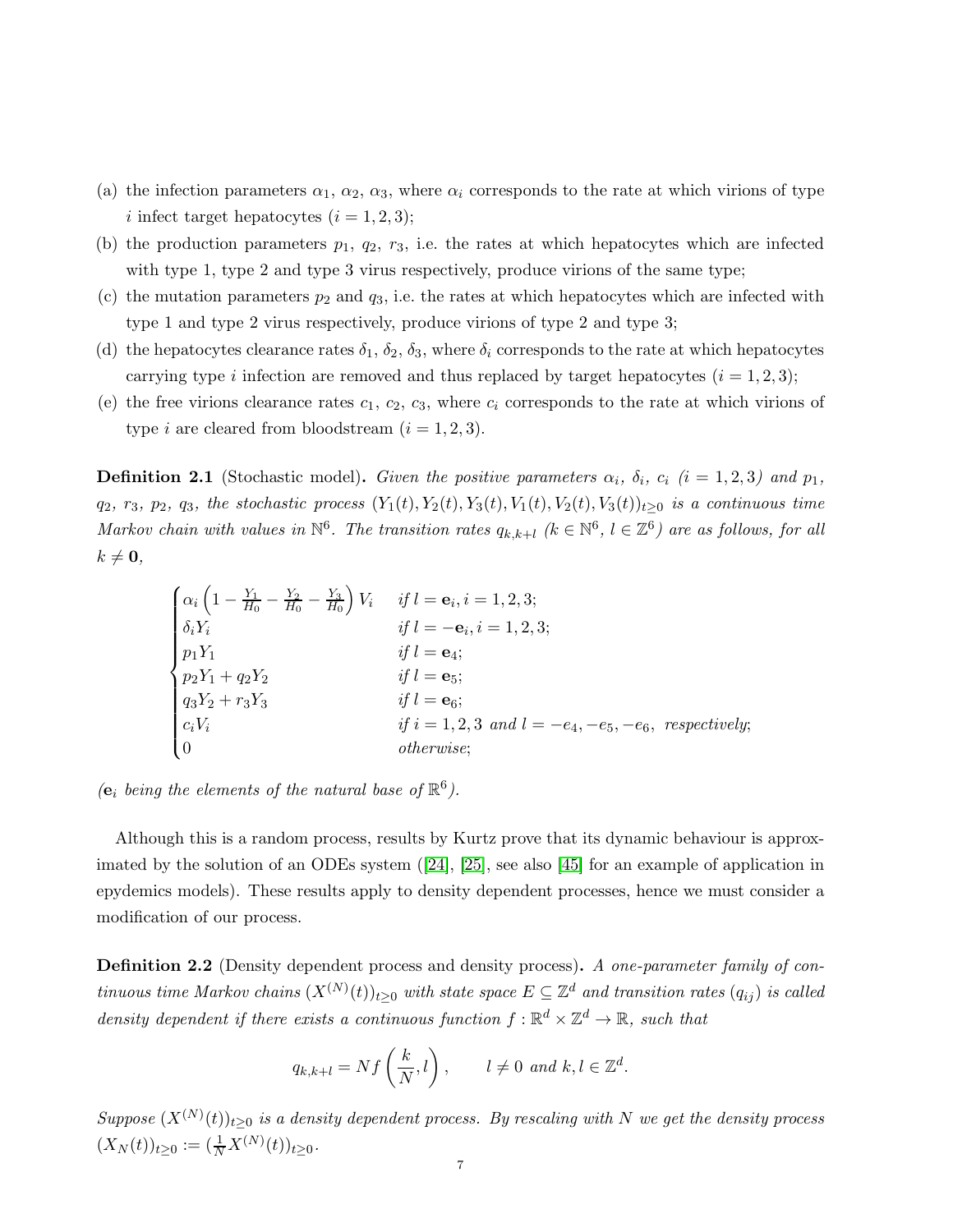Under certain conditions  $(X_N(t))_{t\geq 0}$  converges to a deterministic process that is the solution of a system of first order ODEs that is governed by the following function  $F$ :

$$
F(x) = \sum_{l \in \mathbb{Z}^d} l f(x, l),
$$

as stated in [\[24,](#page-19-23) Theorem 3.1]. We recall the theorem here.

<span id="page-7-0"></span>**Theorem 2.3** (Deterministic Approximation). Suppose that there exists an open set  $E \subseteq \mathbb{R}^d$  the function F is Lipschitz continuous and

$$
\sup_{x \in E} \sum_{l} |l| f(x, l) < \infty; \qquad \lim_{r \to \infty} \sup_{x \in E} \sum_{|l| > r} |l| f(x, l) = 0.
$$

Then, for every trajectory  $(x(s, x_0), s \ge 0)$  satisfying the following system of ODEs

$$
\frac{d}{ds}x(s, x_0) = F(x(s, x_0));
$$
  
 
$$
x(0, x_0) = 0, \quad x(s, x_0) \in E, 0 \le s \le t,
$$

 $\lim_{N\to\infty}X_N(0)=x_0$  implies that for every  $\delta>0$ ,

$$
\lim_{N \to \infty} \mathbb{P}(\sup_{0 \le s \le t} |X_N(s) - x(s, x_0)| > \delta) = 0.
$$

This theorem implies that the process  $(X_N(t))_{t\geq0}$  can be approximated to first order by a deterministic process, for large N. If the density process  $(X_N(t))_{t\geq 0}$  is initially close to  $x_0$ , it will tend to stay close to the trajectory  $(x(s, x_0), s > t)$  in some appropriate time-interval, subject to small random oscillations about the path. It is even possible to describe the behaviour of the random fluctuations of the density process  $(X_N(t))_{t\geq 0}$  around its deterministic approximation ([\[19,](#page-19-25) Ch.11], see also [\[45\]](#page-20-15)), but this goes beyond the aim of this paper.

Now we apply these results to the stochastic model defined in Definition [2.1.](#page-6-0) If we take  $N = H_0$ , we have

> $f(x, l) =$  $\sqrt{ }$  $\begin{array}{c} \hline \end{array}$  $\begin{array}{c} \hline \end{array}$  $\alpha_i (1 - x_1 - x_2 - x_3) x_{i+3}$  if  $l = e_i, i = 1, 2, 3;$  $\delta_i x_i$  if  $l = -e_i, i = 1, 2, 3;$  $p_1x_1$  if  $l = e_4;$  $p_2x_1 + q_2x_2$  if  $l = e_5;$  $q_3x_2 + r_3x_3$  if  $l = \mathbf{e}_6;$ cx<sub>i</sub> if  $l = -e_i, i = 4, 5, 6;$ otherwise.

Thus F has the following expression and it is easily checked that the hypotheses of Theorem [2.3](#page-7-0) are satisfied:  $\lambda$ 

<span id="page-7-1"></span>
$$
F(y_1, y_2, y_3, v_1, v_2, v_3) = \begin{pmatrix} \alpha_1 (1 - y_1 - y_2 - y_3) v_1 - \delta_1 y_1 \\ \alpha_2 (1 - y_1 - y_2 - y_3) v_2 - \delta_2 y_2 \\ \alpha_3 (1 - y_1 - y_2 - y_3) v_3 - \delta_2 y_3 \\ p_1 y_1 - c v_1 \\ p_2 y_1 + q_2 y_2 - c v_2 \\ q_3 y_2 + r_3 y_3 - c v_3 \end{pmatrix} .
$$
 (2.3)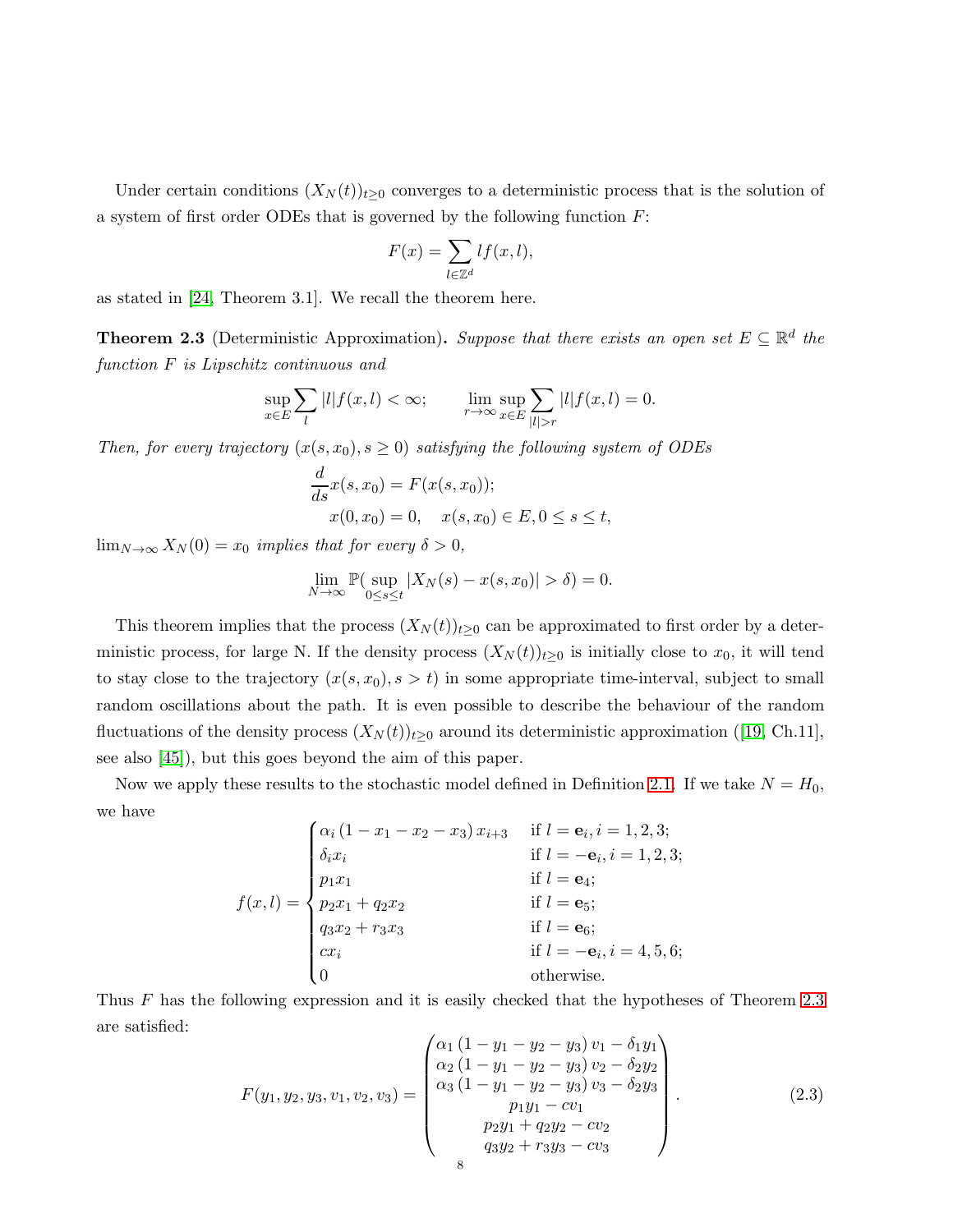Since  $H_0 = 2 \cdot 10^{11}$  ([\[48\]](#page-20-16), also in accordance with the result of 139 $\cdot 10^6$  cells/g in [\[49\]](#page-20-17) and an average weight for a human liver of  $1.5 \cdot 10^3$ g), we may infer that the trajectories of the solution of the following system of ODEs

<span id="page-8-0"></span>
$$
(\dot{y}_1, \dot{y}_2, \dot{y}_3, \dot{v}_1, \dot{v}_2, \dot{v}_3)^T = F(y_1, y_2, y_3, v_1, v_2, v_3). \tag{2.4}
$$

are a good approximation of the ones of the stochastic process  $\left(\frac{Y_1(t)}{H_0}\right)$  $\frac{Y_1(t)}{H_0}, \frac{Y_2(t)}{H_0}$  $\frac{Y_2(t)}{H_0}, \frac{Y_3(t)}{H_0}$  $\frac{V_3(t)}{H_0}, \frac{V_1(t)}{H_0}$  $\frac{V_1(t)}{H_0}, \frac{V_2(t)}{H_0}$  $\frac{V_{2}(t)}{H_{0}}, \frac{V_{3}(t)}{H_{0}}$  $\frac{\sqrt{3}(t)}{H_0}\bigg)$  $t \geq 0$ at least in a time interval  $[0, t_0]$  (where we assume that  $t_0$  is sufficiently large for our purposes). This means that  $y_1(t)$ ,  $y_2(t)$ ,  $y_3(t)$  denote the fraction of hepatocytes that are infected, at time t, with type 1, type 2 and type 3 virus respectively. The total number of virions of type  $i$   $(i = 1, 2, 3)$ , flowing in the bloodstream at time t, is approximated by  $v_i(t) \cdot 2 \cdot 10^{11}$  and the corresponding serum viral load is obtained dividing this quantity by  $3 \cdot 10^3$  (the average number of ml of serum in the human body).

<span id="page-8-2"></span>Remark 2.4. The stochastic model we defined in [\(2.1\)](#page-6-0) and its approximation, that is the solution of  $(2.4)$  are not only models for the case where there is no therapy, but also for the ones where there is therapy with drug A or B or both. We only have to change the parameters involved by therapy. To be precise, in the first case we must replace  $\alpha_1$ ,  $p_1$  and  $p_2$  by  $(1-\eta_A)\alpha_1$ ,  $(1-\varepsilon_A)p_1$  and  $(1 - \varepsilon_A)p_2$  respectively; in the second and third case  $\alpha_2$ ,  $q_2$  and  $q_3$  by  $(1 - \eta_B)\alpha_2$ ,  $(1 - \varepsilon_B)q_2$  and  $(1 - \varepsilon_B)q_3$  respectively; in the third case  $\alpha_1$ ,  $p_1$  and  $p_2$  must be replaced by  $(1 - \eta_C)\alpha_1$ ,  $(1 - \varepsilon_C)p_1$ and  $(1-\varepsilon_C)p_2$  respectively, where  $\eta_C$  and  $\varepsilon_C$  are the efficacy parameters of the combination of drug A and B against the type 1 infection.

### 3. Analysis of the deterministic model

<span id="page-8-1"></span>The ODEs system [\(2.4\)](#page-8-0) has no exact solution, thus in order to understand its behaviour, we start by analyzing its equilibria. Solving  $F(x) = 0$  (F taken from [\(2.3\)](#page-7-1)), we find that there are four equilibrium points, the disease-free state and three infected equilibria. The Jacobian matrix of  $(2.3)$  is  $J(x)$  given by

$$
\begin{pmatrix}\n-(\alpha_1v_1 + \delta_1) & -\alpha_1v_1 & -\alpha_1v_1 & \alpha_1\beta & 0 & 0 \\
-\alpha_2v_2 & -(\alpha_2v_2 + \delta_2) & -\alpha_2v_2 & 0 & \alpha_2\beta & 0 \\
-\alpha_3v_3 & -\alpha_3v_3 & -(\alpha_3v_3 + \delta_3) & 0 & 0 & \alpha_3\beta \\
p_1 & 0 & 0 & -c_1 & 0 & 0 \\
p_2 & q_2 & 0 & 0 & -c_2 & 0 \\
0 & q_3 & r_3 & 0 & 0 & -c_3\n\end{pmatrix}
$$

,

where  $\beta = 1 - y_1 - y_2 - y_3$ .

Before going into the analysis of the equilibria, let us mention a few words about the choice of the parameters and what we expect to observe. The viral clearance parameters  $c_i$  depend only on the life-time of virions in bloodstream, thus on the antibodies production of the infected patient. We assume that this production does not depend on the variant, thus from now on we put  $c := c_1 = c_2 = c_3$ . We also assume that  $p_2 \ll p_1$  and  $q_3 \ll q_2$ . Indeed  $p_2$  and  $q_3$  represent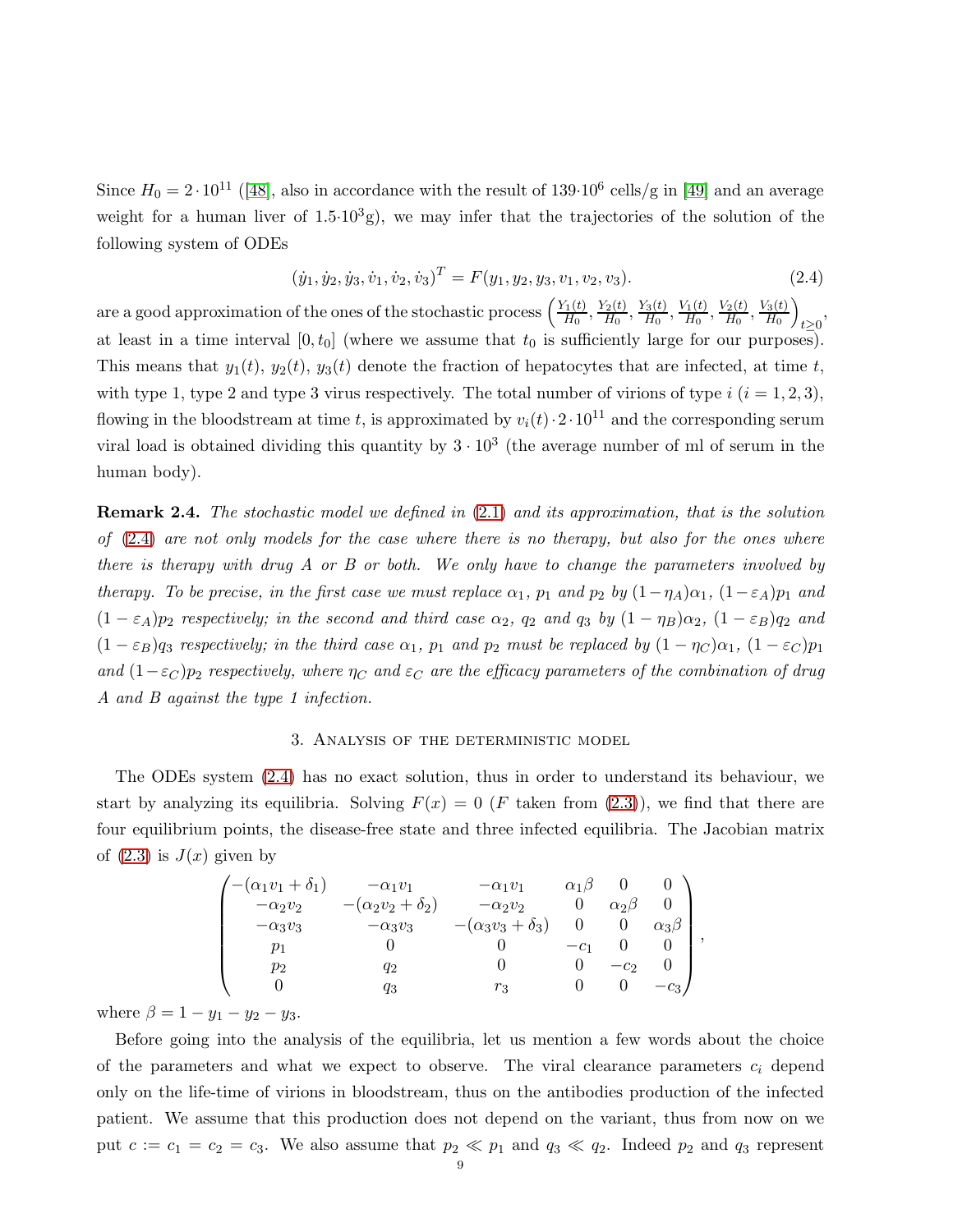the reproduction rate of type 1 and type 2 infected hepatocytes respectively, multiplied by the probability that a mutation appears (from type 1 to type 2 and from type 2 to type 3 respectively). The probability of mutation is very small, thus we assume that not only  $p_2/p_1$  and  $q_3/q_2$  are very small but also  $q_3$  and  $p_2/q_2$  are small (in Section [4](#page-12-0) we will choose  $q_3 = 10^{-7}$  or  $q_3 = 10^{-6}$  and computation will lead us to, in different cases,  $p_2/q_2$  between  $10^{-10}$  and  $10^{-4}$ ). Therefore in the analysis of some of the equilibria, we will approximate  $p_2/q_2$  and  $q_3$  with zero. An important role in the stability of the equilibria is played by the basic reproductive ratios of the three variants

<span id="page-9-0"></span>
$$
R_1 = \frac{\alpha_1 p_1}{c \delta_1}, \qquad R_2 = \frac{\alpha_2 q_2}{c \delta_2}, \qquad R_3 = \frac{\alpha_3 r_3}{c \delta_3}.
$$
 (3.5)

Note that if the patient is undergoing therapy the corresponding infection and production parameters have to be changed according to Remark [2.4.](#page-8-2) For instance, under therapy with drug A, the basic reproductive ratio of the type 1 variant becomes  $(\alpha_1 p_1(1 - \eta_A)(1 - \varepsilon_A))/(c\delta_1)$ .

3.1. Disease-free equilibrium. The disease-free equilibrium is  $X_0 = (0, 0, 0, 0, 0, 0)$ . Evaluating at  $X_0$  we get

$$
J(X_0) = \begin{pmatrix} -\delta_1 & 0 & 0 & \alpha_1 & 0 & 0 \\ 0 & -\delta_2 & 0 & 0 & \alpha_2 & 0 \\ 0 & 0 & -\delta_3 & 0 & 0 & \alpha_3 \\ p_1 & 0 & 0 & -c & 0 & 0 \\ p_2 & q_2 & 0 & 0 & -c & 0 \\ 0 & q_3 & r_3 & 0 & 0 & -c \end{pmatrix}.
$$

This matrix has six eigenvalues:

$$
\frac{-\delta_1 - c \pm \sqrt{4\alpha_1 p_1 + (\delta_1 - c)^2}}{2}, \frac{-\delta_2 - c \pm \sqrt{4\alpha_2 q_2 + (\delta_2 - c)^2}}{2}, \frac{-\delta_3 - c \pm \sqrt{4\alpha_3 r_3 + (\delta_3 - c)^2}}{2}.
$$

These eigenvalues are real and they are all negative (hence  $X_0$  is locally asymptotically stable) if  $R_i < 1$  for all  $i = 1, 2, 3$ . If at least one  $R_i$  is larger than 1, then there is at least one eigenvalue which is positive and  $X_0$  is locally asymptotically unstable.

3.2. The infected equilibrium without type 1 and type 2 infections. The infected equilibrium without type 1 infection is  $X_3 = (0, 0, \tilde{y}_3, 0, 0, \tilde{v}_3)$  and has biological meaning (that is,  $\tilde{y}_3$  and  $\tilde{v}_3$  are positive) only if  $R_3 > 1$ , since

 $\tilde{v}_3 = (R_3 - 1)\delta_3/\alpha_3, \qquad \tilde{y}_3 = 1 - 1/R_3 = \alpha_3 \tilde{v}_3/\delta_3 R_3.$ 

The Jacobian matrix, evaluated at  $X_1$ , has six eigenvalues

$$
\frac{-\alpha_3 r_3 (c+\delta_1) \pm \sqrt{(\alpha_3 r_3 (c-\delta_1))^2 + 4\alpha_3 r_3 \alpha_1 p_1 c \delta_3}}{2\alpha_3 r_3},
$$
  

$$
\frac{-\alpha_3 r_3 (c+\delta_2) \pm \sqrt{(\alpha_3 r_3 (c-\delta_2))^2 + 4\alpha_3 r_3 \alpha_2 q_2 c \delta_3}}{2\alpha_3 r_3},
$$
  

$$
\frac{-\alpha_3 r_3 - c^2 \pm \sqrt{4c^3 \delta_3 + (\alpha_3 r_3 - c^2)^2}}{2c}.
$$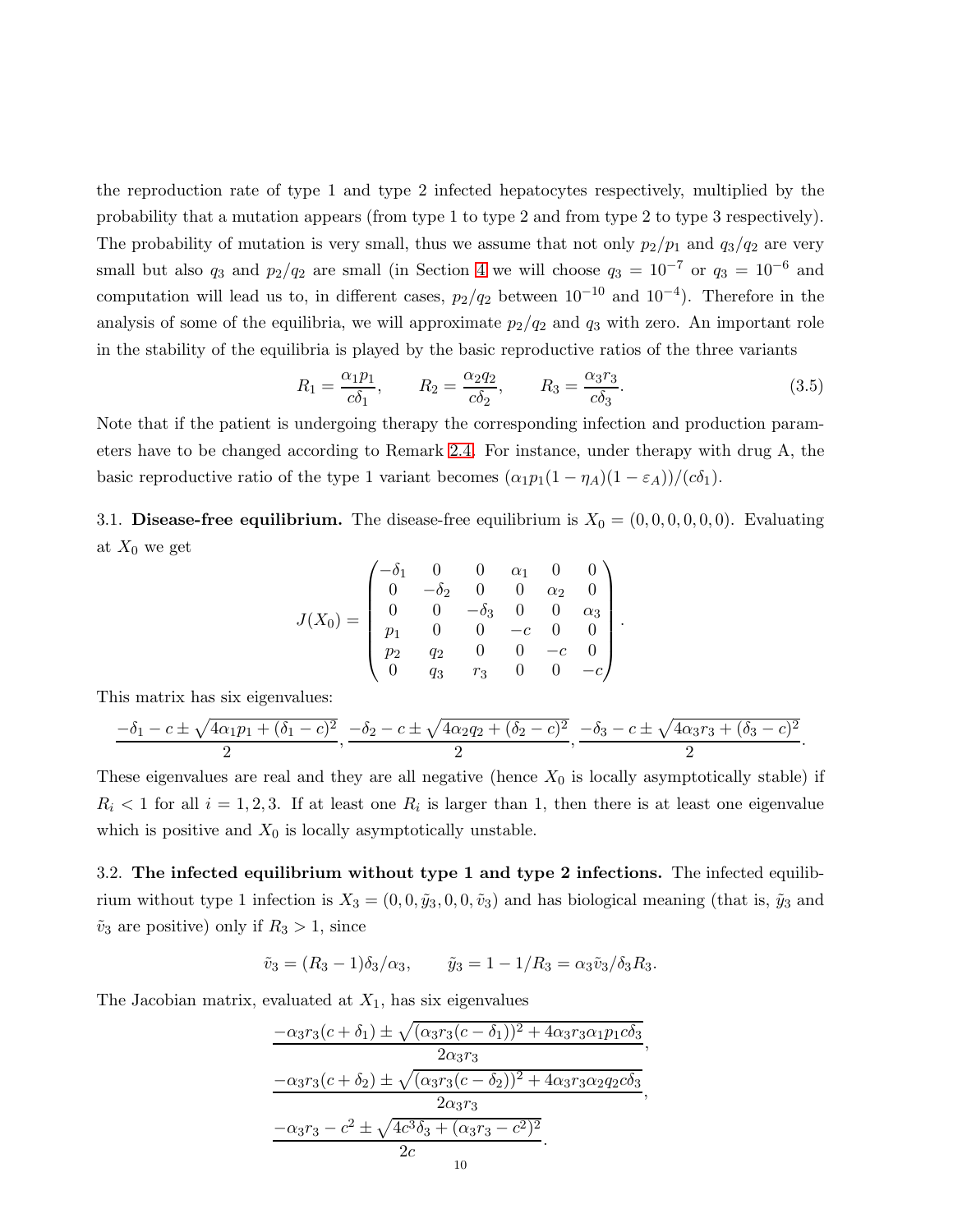They are all real and easy computations show that  $X_3$  is locally asymptotically stable if  $R_3 > 1$ ,  $R_3 > R_1$  and  $R_3 > R_2$ . If  $R_3 < 1$  or  $R_2 > R_3$  or  $R_1 > R_3$ , then  $X_3$  is locally asymptotically unstable.

3.3. The infected equilibrium without type 1 infection. The infected equilibrium without type 1 infection is  $X_2 = (0, \bar{y}_2, \bar{y}_3, 0, \bar{v}_2, \bar{v}_3)$  and has biological meaning only if  $R_2 > 1$  and  $R_2 > R_3$ , since

$$
\bar{v}_2 = \frac{q_2}{c} \frac{(R_2 - 1)(R_2 - R_3)}{R_2(R_2 - R_3 + R_3 q_3 / r_3)}, \qquad \bar{v}_3 = \frac{q_3(R_2 - 1)}{c(R_2 - R_3 + R_3 q_3 / r_3)} = \frac{q_3}{q_2} \frac{R_2}{R_2 - R_3} \bar{v}_2
$$
\n
$$
\bar{y}_2 = \frac{c}{q_2} \bar{v}_2,
$$
\n
$$
\bar{y}_3 = \frac{c}{r_3} \frac{R_3}{R_2} \bar{v}_3.
$$

Two eigenvalues are

$$
\frac{1}{2}\left(-c - \delta_1 \pm \sqrt{(\delta_1 - c)^2 + 4\alpha_1 p_1(1 - \bar{y}_2 - \bar{y}_3)}\right),\,
$$

which are negative if and only if  $R_1 < 1/(1 - \bar{y}_2 - \bar{y}_3) = R_2$ . The other four eigenvalues are the solutions of a quartic equation and have expressions which are too involved to be studied here. We prefer to study the approximated solutions obtained substituting  $q_3 = 0$  (and  $\bar{v}_3 \approx 0$ , which is plausible if  $R_2 - R_3$  is not too small) in the characteristic polynomial:

$$
\frac{1}{2}\left(-\alpha_2v_2 - \delta_2 - c \pm \sqrt{(\alpha_2\bar{v}_2 + \delta_2 - c)^2 + 4\alpha_2q_2(1 - \bar{y}_2 - \bar{y}_3)}\right)
$$
  

$$
\frac{1}{2}\left(-c - \delta_3 \pm \sqrt{(\delta_3 - c)^2 + 4\alpha_3r_3(1 - \bar{y}_2 - \bar{y}_3)}\right).
$$

Computations show that these approximate eigenvalues are all negative if  $R_2 > R_3$  and  $\bar{v}_2 > 0$ . Thus  $X_2$  is locally asymptotically stable if  $R_2 > 1$  and  $R_2 > R_3$ . If at least one of these conditions is not satisfied,  $X_2$  is locally asymptotically unstable.

3.4. The infected equilibrium with type 1. The infected equilibrium where also type 1 is present, is  $X_1 = (\hat{y}_1, \hat{y}_2, \hat{y}_3, \hat{v}_1, \hat{v}_2, \hat{v}_3)$  where

<span id="page-10-0"></span>
$$
\hat{v}_1 = \frac{p_1}{c}\hat{y}_1, \qquad \hat{v}_2 = \frac{R_1}{R_2}\hat{y}_2, \qquad \hat{v}_3 = \frac{R_1}{R_3}\hat{y}_3, \n\hat{y}_2 = \frac{R_2(p_2/q_2)}{R_1 - R_2}\hat{y}_1, \quad \hat{y}_3 = \frac{p_2 q_3}{q_2 r_3} \frac{R_2 R_3}{(R_1 - R_2)(R_1 - R_3)}.
$$
\n(3.6)

As for  $\hat{y}_1$ , it has a complicated expression which is of no interest here (but can be obtained from the relation  $\hat{y}_1 + \hat{y}_2 + \hat{y}_3 = 1 - 1/R_1$ . Here is its approximation if one substitutes  $q_3 \approx 0$ :

$$
\hat{y}_1 \approx \frac{(R_1 - 1)(R_1 - R_2)}{R_1(R_1 - R_2 + R_2(p_2/q_2))},
$$

thus  $X_1$  has biological meaning if  $R_1 > 1$ ,  $R_1 > R_2$  and  $R_1 > R_3$ . The eigenvalues of  $J(X_1)$  have too complicated expressions, hence we prefer to study the approximate solutions obtained with the substitutions  $q_3 = 0$ ,  $p_2 = 0$  (and  $\hat{v}_2 \approx 0$ , which is plausible if  $p_2/q_2$  is small and  $R_1 - R_2$  is not too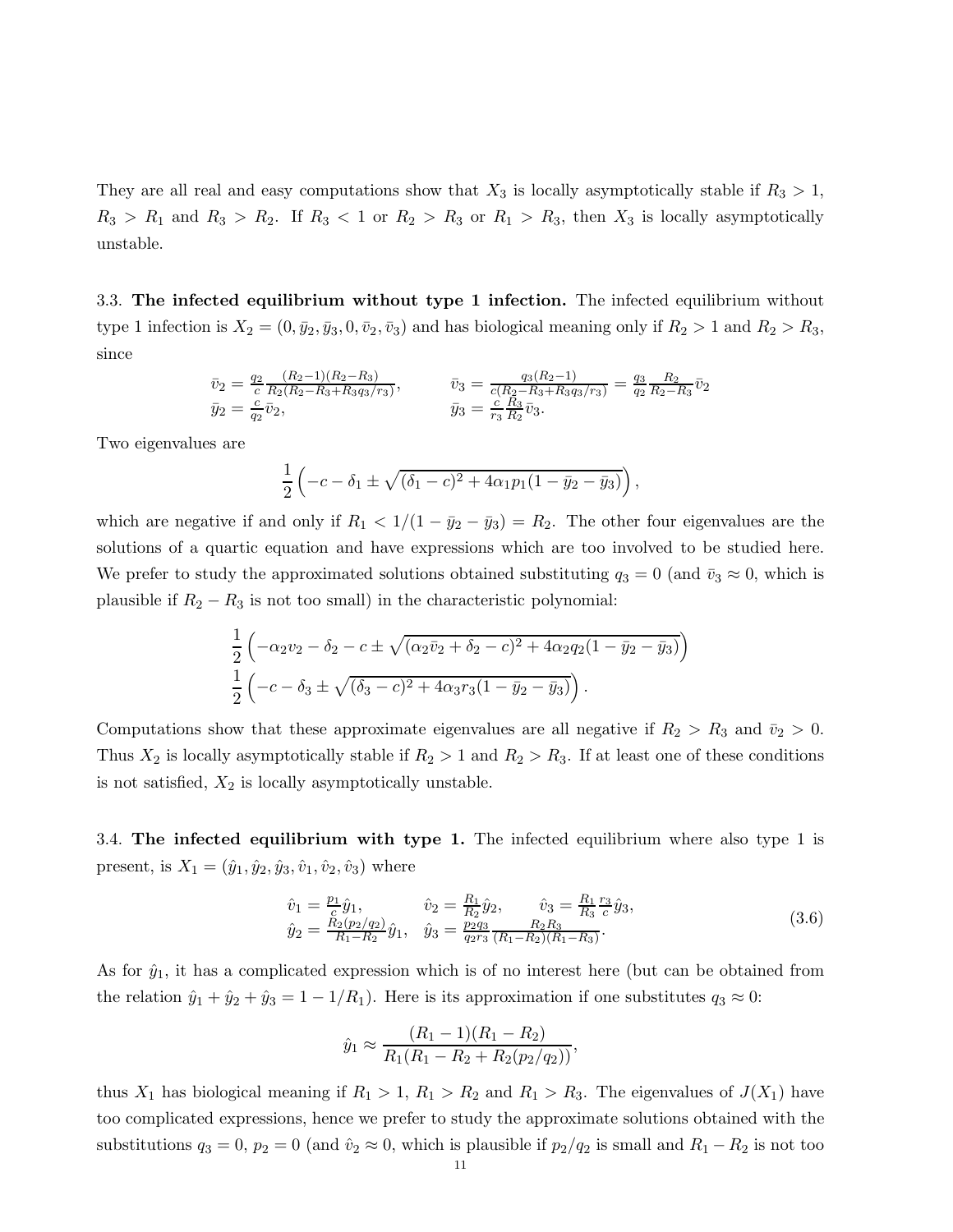small) in the characteristic polynomial. The approximated eigenvalues are

$$
\frac{1}{2}\left(-\alpha_1\hat{v}_1 - \delta_1 - c \pm \sqrt{(\alpha_1\hat{v}_1 + \delta_1 - c)^2 + 4\alpha_1p_1(1 - \hat{y}_1 - \hat{y}_2 - \hat{y}_3)}\right)
$$
  

$$
\frac{1}{2}\left(-c - \delta_2 \pm \sqrt{(\delta_2 - c)^2 + 4\alpha_2q_2(1 - \hat{y}_1 - \hat{y}_2 - \hat{y}_3)}\right)
$$
  

$$
\frac{1}{2}\left(-c - \delta_3 \pm \sqrt{(\delta_3 - c)^2 + 4\alpha_3r_3(1 - \hat{y}_1 - \hat{y}_2 - \hat{y}_3)}\right).
$$

Substituting  $\hat{y}_1 + \hat{y}_2 + \hat{y}_3 = 1 - 1/R_1$ , we get that  $X_1$  is locally asymptotically stable if  $R_1 > 1$ ,  $R_1 > R_2$  and  $R_1 > R_3$  and unstable otherwise.

The conditions for stability can be summarized by Table 1.

| $R_1$                                 | R2          | $R_3$     | Equilibria                                         |
|---------------------------------------|-------------|-----------|----------------------------------------------------|
| $R_1 < 1$                             | $R_2 < 1$   | $R_3 < 1$ | $X_0$ stable, other $X_i$ s unstable               |
| $R_1 > 1$                             | $R_2 < R_1$ |           | $R_3 < R_1$   $X_1$ stable, other $X_i$ s unstable |
| $R_1 < R_2 \mid R_2 > 1$              |             |           | $R_3 < R_2$ $X_2$ stable, other $X_i$ s unstable   |
| $R_1 < R_3$   $R_2 < R_3$   $R_3 > 1$ |             |           | $X_3$ stable, other $X_i$ s unstable               |

TABLE 1. Stability of the equilibria as a function of  $R_1, R_2, R_3$ .

3.5. Drug resistance explained by the model. Let us discuss how the presence of these equilibria and their stability can be biologically interpreted. We are modelling the infection within a chronic patient, therefore with no treatment all three variants have reproductive ratios larger than 1. Moreover we believe that type 1 has largest fitness and type 2 has larger fitness than type 3. Therefore in the beginning  $R_1 > R_2 > R_3 > 1$ . With no cure, after an appropriate amount of time, the system tends to lie in a neighbourhood of  $X_1$ . We believe that the reason why drug resistant mutants are not observed unless under therapy is the fact that, even if mutations do happen, nevertheless in the equilibrium together with the wild type, mutants are numerically negligible. In other words, if we denote by  $v_{i,j}$  the  $v_i$ -th component of the equilibrium point  $X_j$ , we assume that  $v_{2,1}$  and  $v_{3,1}$  are negligible if compared to  $v_{1,1}$  (we already used this assumption in the analysis of equilibria). If the patient is given drug A, then type 1 is cured  $(R_1$  is lowered, by multiplication by  $(1 - \eta_A)(1 - \varepsilon_A)$ , then the system moves towards equilibrium  $X_2$ , where variant 2 emerges. If also type 2 is cured, with drug B ( $R_2$  is lowered, by multiplication by  $(1 - \eta_B)(1 - \varepsilon_B)$ ), the new equilibrium will be  $X_3$ , that is, the patient will show drug resistance.

Studies show that combination therapy has a larger efficacy in reducing the production rates (compared to single drug therapy); for instance [\[28\]](#page-19-14) showed that, at the dosage of their trial, lamivudine only has  $\varepsilon = 0.94$ , while combined with famciclovir it gets  $\varepsilon = 0.988$ . We suppose that whenever a virus is the target of two drugs together, the effects add in an independent manner, namely the combined efficacies of the cocktail drug  $A + d\text{rug } B$  against production of type 1 and against infection of new cells respectively, are  $\varepsilon_C = 1 - (1 - \varepsilon_A)(1 - \varepsilon_B) = \varepsilon_A + \varepsilon_B - \varepsilon_A \varepsilon_B$  and  $\eta_C = 1-(1-\eta_A)(1-\eta_B) = \eta_A+\eta_B-\eta_A\eta_B$ . If the patient is given drug A and drug B in combination,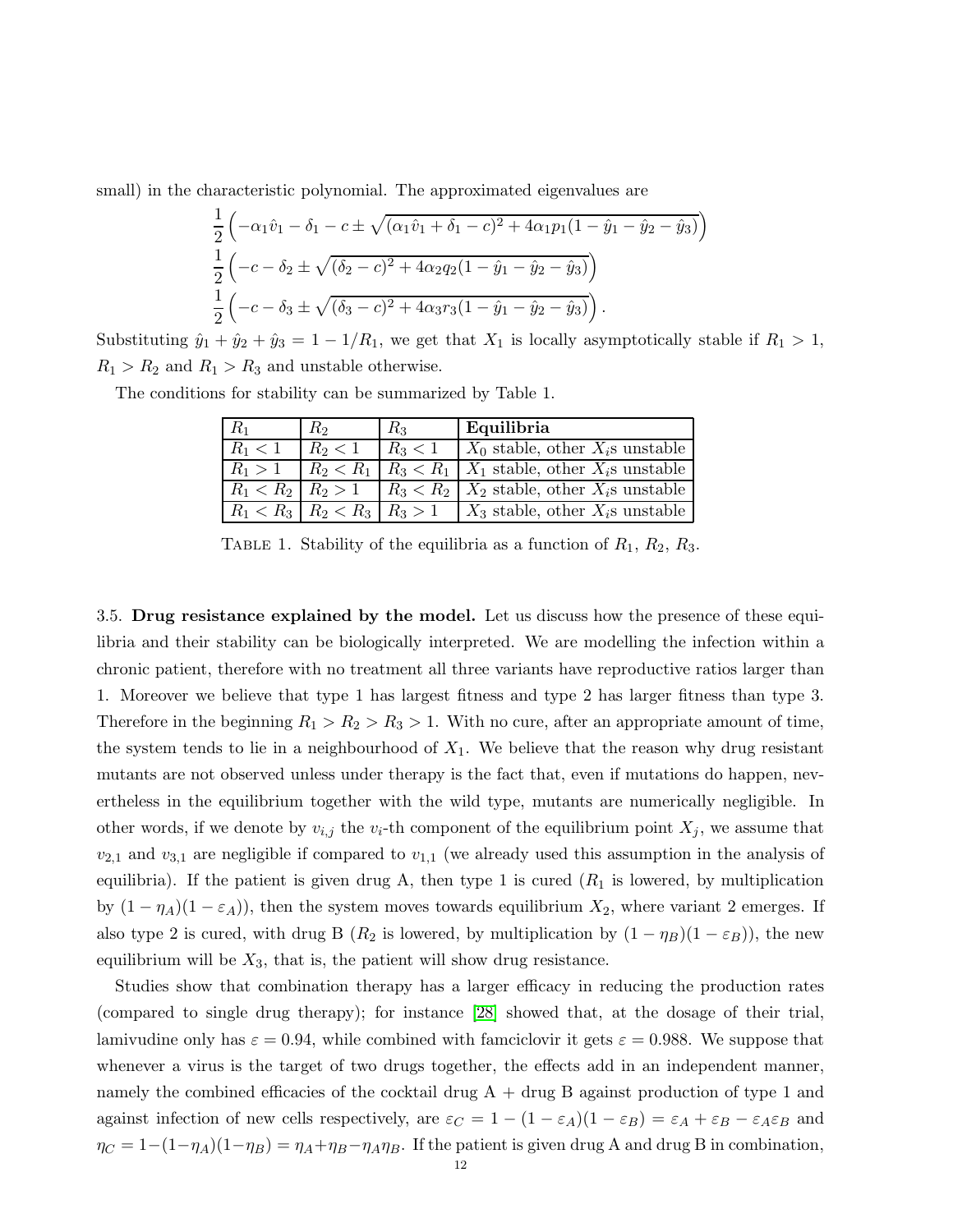then the viral load of type 1 decays more rapidly  $(R_1$  is multiplied by  $(1 - \eta_C)(1 - \varepsilon_C)$  and the system moves directly from  $X_1$  to  $X_3$ . The disease-free equilibrium represent the desirable state where the patient is permanently cured, and can be reached only if we have a drug at hand which acts also against the third variant (by assumptions, this is not the case under study). We believe that the fact that type 1 has the largest fitness is also reflected in the fact that when type 1 is removed from the system, the other two types can never exceed type 1's initial viral load. Moreover, viral loads of a fixed type increase when the competitors are erased. Based on these observations, we make some more assumptions on the  $v_{i,j}$ s:  $v_{1,1} \gg v_{2,1} \ge v_{3,1}$ ,  $v_{1,1} \ge v_{2,2} \ge v_{3,3} > v_{3,2} \ge v_{3,1}$ ,  $v_{2,2} > v_{2,1}.$ 

The qualitative behaviour in time of the logarithm of viral loads under combination or sequential therapy (if therapy starts when the system is at  $X_1$ ) can be described by Figure 2 (where  $v_1(t)$ ) is represented by a black line,  $v_2(t)$  by a dashed line and  $v_3(t)$  by the dotted one). Note that the picture is simplified, it does not show the biphasic decrease of viral loads under therapy, which is observed in trials and has been explained in [\[15\]](#page-19-26).



<span id="page-12-0"></span>Figure 2. Viral loads dynamics under sequential (left) and combination (right) therapy.

#### 4. Numerical comparison under sequential or combination therapy

The best therapeutic approach will be the one which sets off for a longer time the appearance of a detectable viral load of type 3 virions in the bloodstream. It is clear that the very presence of type 1 and type 2 virions in the bloodstream and in infected hepatocytes is an antagonist to the development of type 3, since all the variants are competing for a finite resource, namely, the target, non-infected hepatocytes. On the other hand, whenever type 1 (type 2 respectively) replicates, there is a chance of producing new variants (type 2 and type 3 respectively) that may be capable of drug resistance. Thus, in principle, it is not trivial to answer to the question whether it is a better strategy to employ sequential monotherapy (which may lead to surface type 2 virions and afterwards type 3 virions) or combination therapy (which strikes down both type 1 and type 2 but may clear the way to type 3). The answer relies on the quantitative dependence on time of viral loads. In order to analyze it, we resort to numerical solutions of the ODEs system  $(2.4)$ .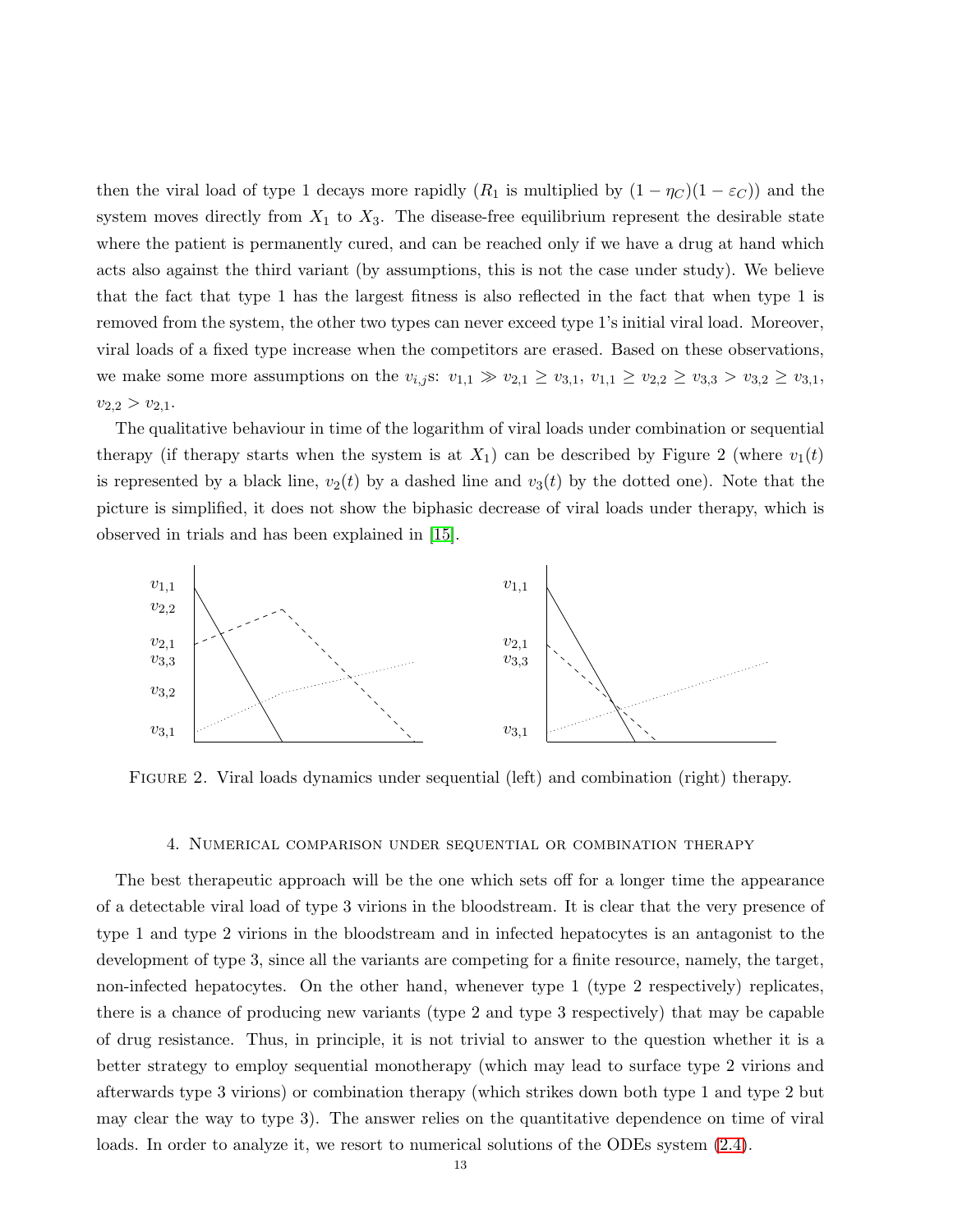We need to know the numerical values of the parameters involved, and of the initial condition. The twelve parameters are: the infection parameters  $\alpha_1$ ,  $\alpha_2$  and  $\alpha_3$ ; the clearance parameters c,  $\delta_1$ ,  $\delta_2$  and  $\delta_3$ ; the production parameters  $p_1$ ,  $p_2$ ,  $q_3$ ,  $r_3$ . The initial condition is given by  $(y_1(0), y_2(0), y_3(0), v_1(0), v_2(0), v_3(0))$ . Moreover, we also need the efficacy parameters  $\eta$  and  $\varepsilon$  of the drugs involved in the testing. We gather from the literature estimates on some of the parameters regarding the wild-type chronic infection and on the efficacy parameters. From [\[52\]](#page-20-8) we have  $c =$ 0.65/day,  $\delta_1 = 0.0143/\text{day}$ ,  $\varepsilon(\text{adefovir}) = 0.993$ , while from [\[43\]](#page-20-7) we have  $\varepsilon(\text{lamivudine})$  ranging from 0.87 to 0.96 depending on the dosage. In their estimates, both papers use the assumption that a percentage varying between 5% and 40% of the total number of hepatocytes is productively infected in chronic HBV patients (the source of this assumption is [\[8\]](#page-18-7)). Thus we take  $y_1(0) = 0.25$ , 0.2 and 0.3 in different simulations. The order of magnitude of the initial viral load in the patients of [\[52\]](#page-20-8) ranged from  $10^7$  to  $10^9$  copies/ml: for simplicity's sake, we take  $v_1(0) = 1$  which corresponds to  $2 \cdot 10^{11}$  free virions and a viral load of  $0.67 \cdot 10^8$  (assuming that patients have  $3 \cdot 10^3$ ml of serum).

In our numerical tests, we choose  $\varepsilon_A = 0.97$  and  $\varepsilon_B = 0.85$ : we assumed that the first drug is highly efficient against the wild type, while the second drug, which acts also on type 2, and is therefore more flexible, is less efficient (these efficacy parameters are nevertheless both in the range of the efficacies of known drugs). Although some papers assume that  $\eta$  is neither 0 or 1 (see for instance [\[32,](#page-19-13) [38\]](#page-19-12)), there are no explicit estimates of this parameter for the various drugs, hence in different simulations we pick  $\eta_A$  and  $\eta_B$  in {0.25, 0.5} ([\[32\]](#page-19-13) used as a plausible value 0.5). Finally, it is not possible to gather information on the values of the infection and production parameters of the variants, since ideally we would like to compare sequential and combination therapy when facing any possible, unknown variants of the HBV virus. We assume that the clearance parameter of the infected hepatocytes does not depend on the type of virus which infected the cell, that is  $\delta_1 = \delta_2 = \delta_3 = 0.0143/day.$ 

In order to compute the missing parameters, we assume that we are given the numerical values of the  $v_i$ -components of the equilibria  $X_1$  (namely  $v_{1,1}$ ,  $v_{2,1}$  and  $v_{3,1}$ ),  $X_2$  ( $v_{2,2}$  and  $v_{3,2}$ ), and  $X_3$  ( $v_{3,3}$ ). Since these six equilibrium viral loads depend on the six missing parameters (see the expressions in in Section [3\)](#page-8-1), we take the inverse function and derive  $\alpha_1$ ,  $\alpha_2$ ,  $\alpha_3$ ,  $p_2$ ,  $q_2$  and  $r_3$ . The parameter  $p_1$  is derived from  $p_1 = \frac{c \cdot v_{1,1}}{v_{1,1}}$  $y_{1,1}^{y_{1,1}}$ , once we fix the value of  $y_{1,1}$   $(y_{i,j}$  being the  $y_i$ -component of  $X_j$ ). We fix  $y_{1,1} = y_1(0)$ . We are left with an arbitrary choice of  $q_3$ , so we assume that it is very small and choose it equal to  $10^{-7}$ .

We proceed computing all the parameter sets which are obtained when the equilibrium viral loads vary among plausible values (we test for each value different powers of 10). We do not consider values that lead to nonpositive parameters (among the conditions there is  $v_{3,2} > v_{2,2} \frac{v_{3,1}}{v_{2,1}}$  $\frac{v_{3,1}}{v_{2,1}}$ ); moreover we require that  $p_1 \geq q_2 \geq r_3$  (type 1 has a faster production rate, and type 2 is faster than type 3). The resulting ranges, which reflect our hypotheses on the equilibria (for instance the negligibility of  $v_{2,1}$  and  $v_{3,1}$ ), are listed in Table 2. We also require that that, at equilibria, the percentage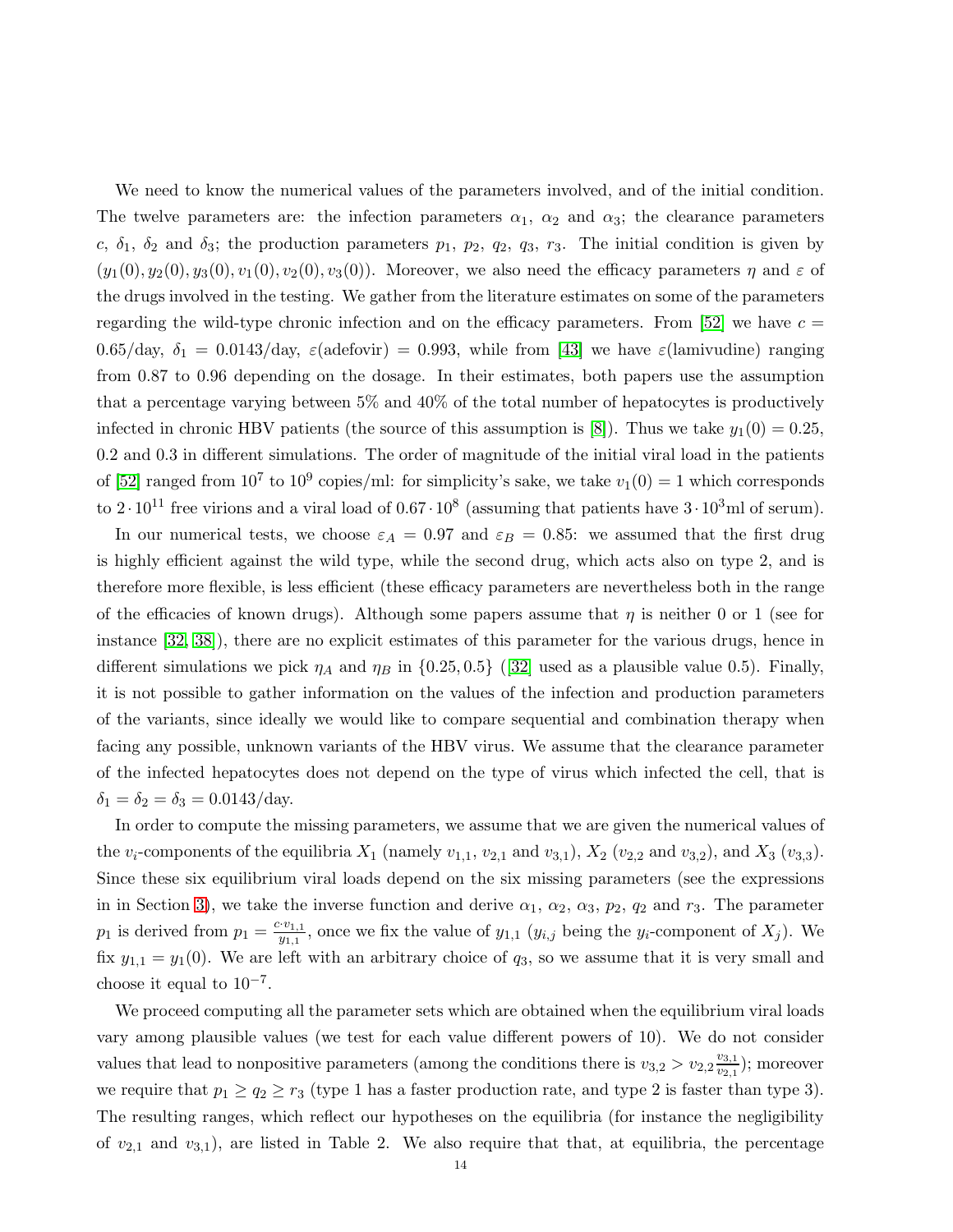|     | V2                      | v <sub>3</sub> | $v_{2,2}$ | $v_{3,2}$                                      | $v_{3,3}$ |
|-----|-------------------------|----------------|-----------|------------------------------------------------|-----------|
| min |                         | v              |           | $v_{\overline{3,1}}$<br>$10^{U_2}$ , $v_{2,1}$ |           |
| max | $v_{2,2}$<br>mir<br>— ⊖ |                |           | $v_{3,\sigma}$                                 |           |

TABLE 2. Range of equilibrium viral loads.

of infected hepatocytes lies between 5% and 40% (parameter sets which do not satisfy all these conditions are disregarded). Under these conditions we get 46 cases to analyze, which correspond to different possible type 2 and type 3 variants (with more or less ability to infect and reproduce).

Once we obtain the parameters, we numerically compute the solutions of the ODEs system in case of combination therapy (drug 1 and drug 2 given together until type 1 and type 2 are both eradicated) or of sequential monotherapy (drug 1 is given until type 1 is cured and we start giving drug 2 when type 2 reaches a viral load of 667 copies/ml). Combination therapy is judged as the best therapeutic approach if the time when viral load of type 3 exceeds 20 copies/ml is significantly larger than the same time under sequential monotherapy.

In the numerical computations the arbitrary parameters such as  $\eta_A$ ,  $\eta_B$ ,  $y_1(0)$  and  $q_3$  have been varied (one at a time) with no significant changes in our conclusions. The only values on which the best therapeutic approach depends are the initial viral loads of type 3. We assume that the initial viral load  $v_2(0)$  is 7 or 67 copies/ml and  $y_2(0) = \frac{R_2}{R_1}v_2(0)$  (that is, the fraction of initially infected hepatocytes carrying the type 2 infection is the same function of the corresponding viral load as  $y_{2,1}$  is a function of  $v_{2,1}$ ).

We sum up the conclusions of our numerical simulations in Table 3. The answer to our main question depends on the values of  $vl_3(0)$  and  $y_3(0)$ , which are the initial serum viral load and the fraction of infected hepatocytes of type 3 respectively. In the second column (CT best) we put the fraction of cases where the combination therapy is advantageous, and among these cases we compute the minimum, maximum and average percentage delay (min d, max d and d respectively). Finally,  $\bar{T}_s$  and  $\bar{T}_c$  are the average times before drug resistance (i.e. the detection of type 3) for patients under sequential or combination therapy respectively. The table refers to data relative to the 46 cases obtained with the following choice of the arbitrary parameters:  $q_3 = 10^{-7}$ ,  $y_1(0) = 0.25$ ,  $v_2(0) = 10^{-7}$ ,  $\eta_A = \eta_B = 0.5$ . We changed the value of these parameters, one at a time, without significant changes in the conclusions, which is an indication of robustness of our comparison. It appears that the advantage of combination therapy is appalling if started before that type 3 is present (first row of Table 3). If therapy starts when type 3 has a viral load of approximately 1 copy/ml but has not infected any hepatocyte yet (second row of Table 3), combination therapy is still the best choice in 38 cases among 46, but delayed drug resistance by more than 10% of the time only in 18 cases. Finally, if infection of type 3 has already progressed we look at the third row of Table 3. There we chose  $y_3(0) = \frac{\alpha_3}{R_1 \delta_3} v_3(0)$  (the fraction of infected hepatocytes corresponding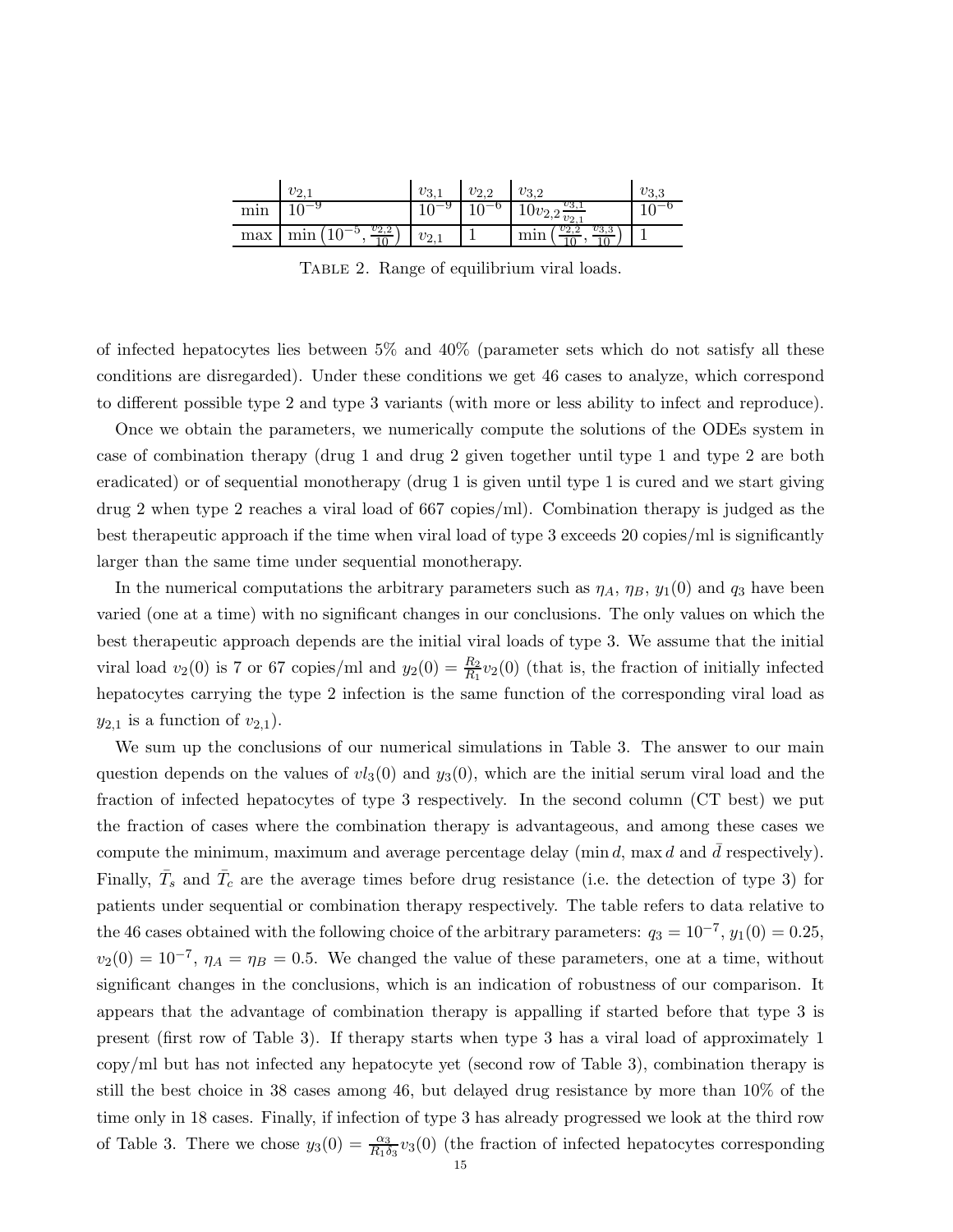to type 3 in equilibrium together with the other strains, if  $v_3(0)$  coincided with  $\hat{v}_3$ , see [\(3.6\)](#page-10-0)) and obtained that while combination therapy is preferable in 16 cases out of 46, sequential monotherapy is preferable in 9 cases out of 46. In the remaining 21 cases there is substantial parity of outcomes under the two therapeutic approaches.

| $vl_3(0), y_3(0)$   CT best   min d   max d   $\bar{d}$ |       |       |         |       |                             |                   |
|---------------------------------------------------------|-------|-------|---------|-------|-----------------------------|-------------------|
| 0, 0                                                    | 46/46 | 33\%  | 90%     |       | $50\%$ 6.3 years            | $\pm 9.5$ years   |
| 1, 0                                                    | 38/46 | $1\%$ | $56\%$  |       | $15\%$ 5.1 years            | $\vert$ 5.8 years |
| 1. > 0                                                  | 16/46 | 0.4%  | $7.7\%$ | $3\%$ | $2.87$ years   $2.91$ years |                   |

<span id="page-15-0"></span>Table 3. Comparison of therapeutic approaches depending on the initial conditions.

### 5. Discussion

We developed a stochastic model of HBV viral dynamics (with or without therapy) which accounts not only for different aspects of the interplay between the virus and the host, through some parameters, but also for the presence of heterogeneous strains in the viral progeny, due to random errors in the replicative process. In particular we considered two consecutive mutations of the primary infection. The numerical value of the parameters in the model depend on the patient and on the viral strains. Indeed the host is responsible of an immune response that counteracts the infection through viral clearance from the bloodstream (humoral immunity, parameter  $c$ ) and clearance of infected hepatocytes (cell-mediated immunity, parameters  $\delta_i$ ). On the other hand, any virus has a specific capacity of infection of target cells (parameters  $\alpha_i$ ) and of reproduction through the infected cells (parameters  $p_1$ ,  $q_2$  and  $r_3$  for the three variants, respectively). Moreover whenever there is production of type 1 virus there is a small probability of producing a type 2 virion and analogously, from type 2 infected hepatocytes there might be production of type 3 virions (the mutation rates are  $p_2$  and  $q_3$  respectively). We approximated the behaviour of the stochastic model with the behaviour of a deterministic model, given by the solution of the ordinary differential equations system [\(2.4\)](#page-8-0), which was then the object of our study.

Under the natural assumption  $R_1 > R_2 > R_3$ , based on the fact that more easily observed variants must have a larger fitness (reflected on the order of reproductive ratios), the model is able to explain drug resistance. Indeed, as we showed in Section [3,](#page-8-1) if there is no therapy then in the long run the mutants, even if they appear by mutation, remain numerically negligible. If the patient undergoes therapy which removes only the primary virus, then the drug-resistant strain type 2 surfaces; while if therapy acts also against this latter strain, in the long run the third variant, which by definition we suppose drug-resistant to any drug at hand, appears. Note that the model gives a qualitative description of the appearance of drug-resistant strains even if the characteristics of these strains are unknown (the only assumption is that mutants are negligible when together with the wild-type and in general have smaller fitness).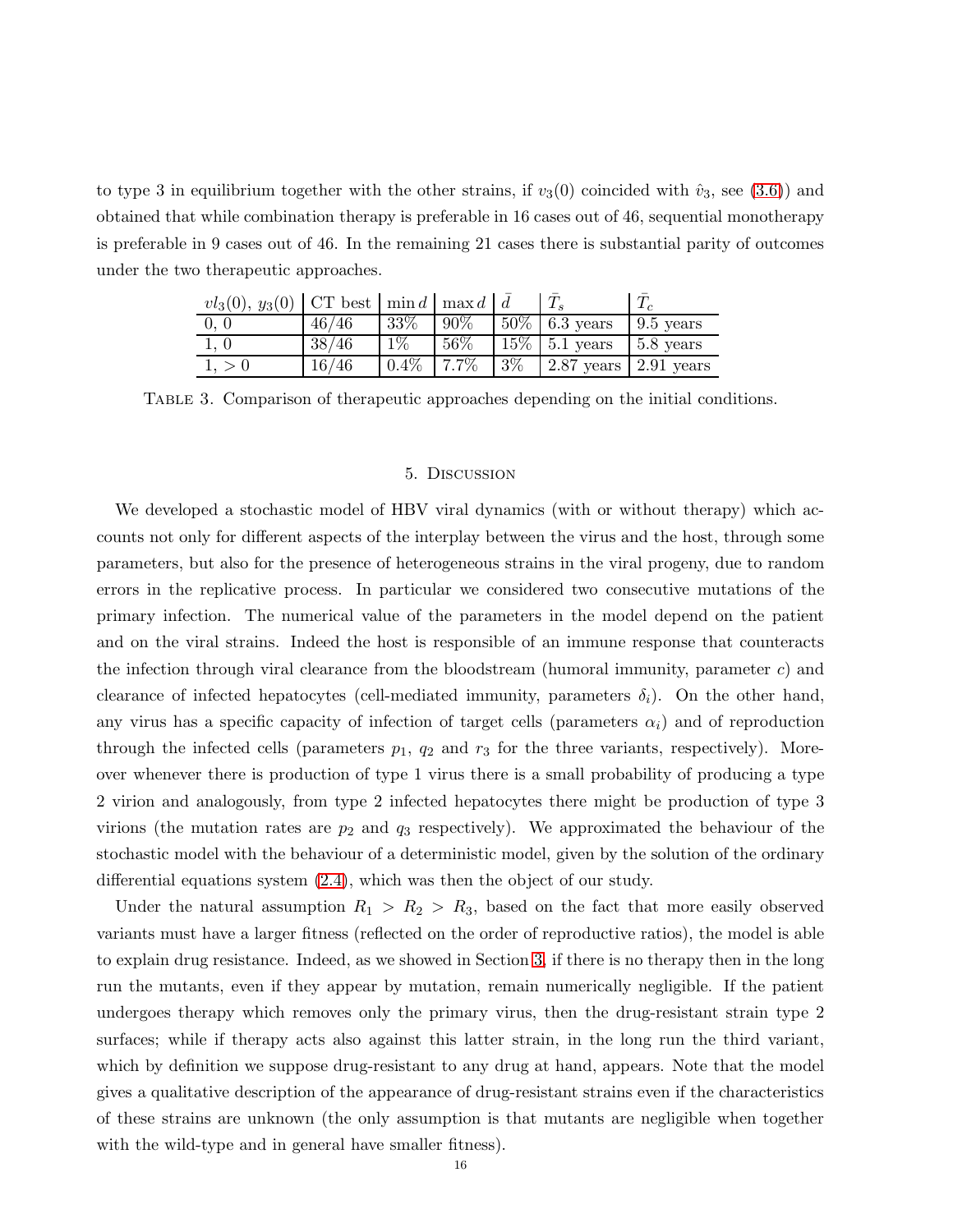We used this model to compare the efficacy of combination therapy versus sequential monotherapy. In this comparison, the best therapy is the one that mostly delays the appearance of the drug resistant variant (i.e. the time when this variant reaches a serum viral load of 20 cp/ml). The analysis of the equilibria (Section [3\)](#page-8-1) tells us how the system behaves qualitatively with or without therapy but does not tell us how long it takes to reach any of these equilibria. This can be deter-mined only solving [\(2.4\)](#page-8-0), where the infection and production parameters are multiplied by  $1-\bar{\eta}$  and by  $1 - \bar{\varepsilon}$  respectively, and  $\bar{\eta}$  and  $\bar{\varepsilon}$  depend on the therapy. For instance, in sequential monotherapy for  $t \in [0, t_1]$  therapy is drug A, for  $t > t_1$  therapy is drug B, where  $t_1$  is the time where type 2 reaches a worrying viral load  $(t_1$  depends on the solution itself). The system can be solved only numerically (through a mathematics software, we used Maple). To plug in numerical values of the parameters, we took  $c_1$ ,  $\delta_1$  from the literature and assumed  $c_1 = c_2 = c_3$  and  $\delta_1 = \delta_2 = \delta_3$ . Six unknown parameters  $(\alpha_1, \alpha_2, \alpha_3, p_2, q_2, r_3)$  were obtained from the expression of the equilibria, as functions of the viral loads at equilibrium of the three types. The parameter  $p_1$  is a function of the equilibrium viral load of the primary infection and of the corresponding fraction of infected hepatocytes (which were gathered from the literature); for the last unknown parameter,  $q_3$ , we had to make an arbitrary choice (and put it equal to  $10^{-6}$  or  $10^{-7}$  in different simulations). We believe that, as long as  $q_3$  is small, its numerical value can only rescale the time of emergence of the third variant (the smaller  $q_3$ , the longer the time) but should not change the kind of therapy which is most suitable. As for the choice of the efficacy parameters of the drugs involved in the testing, we picked them from the literature.

We note here that under the assumption that  $\delta_1 = \delta_2 = \delta_3$ , for all plausible choices of the equilibrium viral loads, we obtained  $\alpha_1 < \alpha_2 < \alpha_3$ . This means that, if the mutants are not more capable of the wild-type to evade the cell-mediated immune response, then only a greater ability of infecting target hepatocytes can lead them to detectability. We performed some numerical calculations with some choices of  $\delta_2$  and  $\delta_3$  such that  $\delta_1 > \delta_2 \ge \delta_3$  and obtained that in these cases it is possible that  $\alpha_1 > \alpha_2 \ge \alpha_3$  (which is more intuitive, since one is lead to believe that larger fitness also means greater infection ability). Thus, in our model, drug-resistant mutants can reach detectibility if, compared to the wild-type, they either have a greater infection ability or if they are better at masking themselves into infected cells. This is plausible, since mutations may for instance affect epitopes recognized by cell-mediated immune response.

It is worth noting that, even if we were forced to make some arbitrary parameter choices and the model is not fitted to any data (which is intrinsic in the problem itself since we want to address unknown variants of the HBV), nevertheless the order of magnitude of the time before drugresistance that we obtained is in accordance with the time observed in case trials. For instance in [\[29,](#page-19-27) Table 1] many patients report, with different drugs, resistance after a treatment period ranging from 3 to 6 years.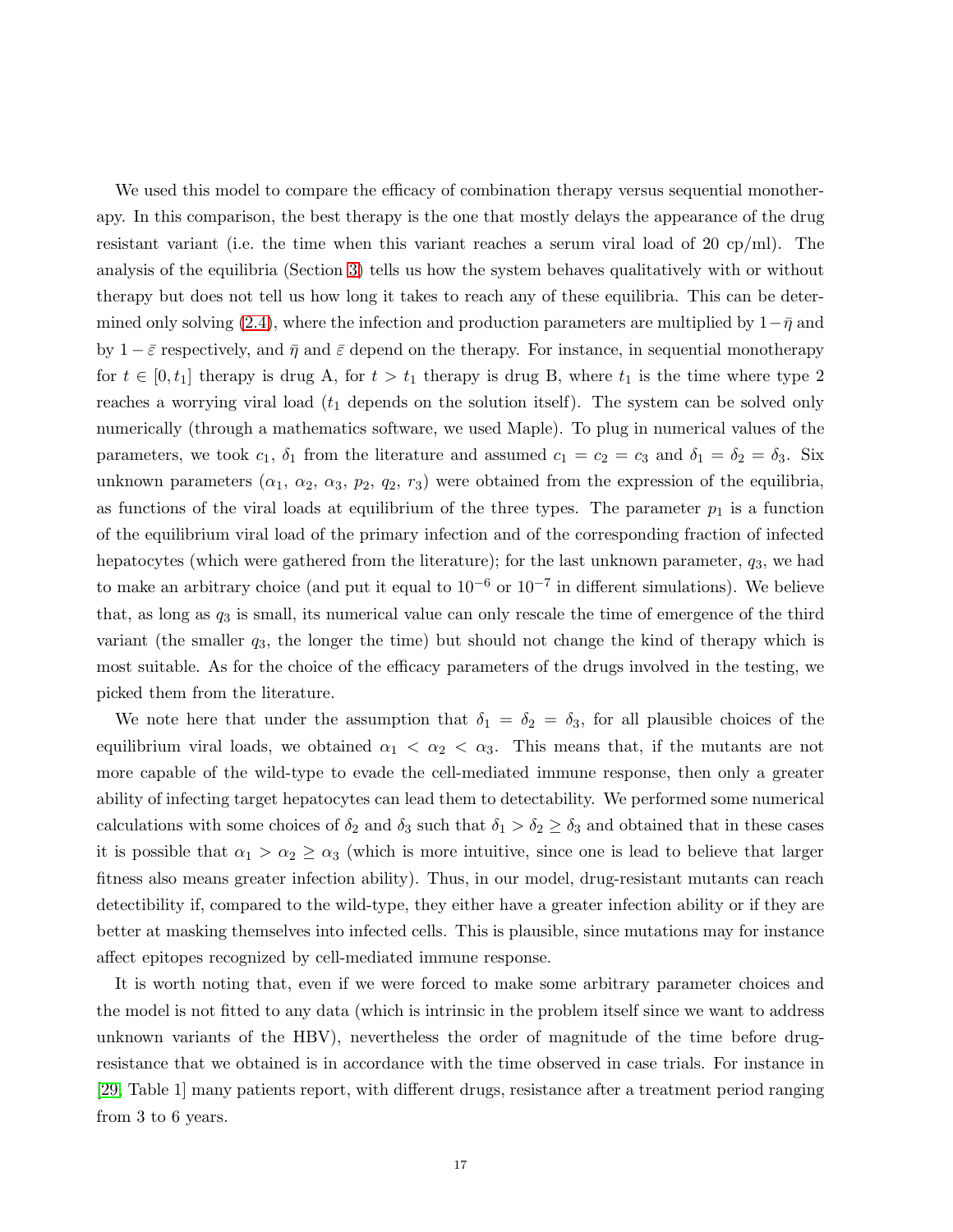Our numerical analysis shows that combination therapy is by far the best choice if started at the early stages of the chronic infection, while it seems that the advantage is not striking if therapy is in act when drug-resistant mutants are already numerous and have started to significantly infect the hepatocytes. This difference is not surprising, since if type 3 mutants are absent, they are generated only by mutation from type 2, hence the need of lowering the number of type 2 virions and infected cells. On the other hand, if type 3 mutants are already present, in some cases the competition with other strains might slow the proliferation of the type 3 infection. Nevertheless, we believe that in reality early therapy is more convenient also for other reasons. In our deterministic approximation of the model, there is a constant production of mutants, in a fixed proportion of the existing replications. In reality those replications are random and the time  $\tau$  of appearance of mutants is random. If there are many replications  $\tau$  is more likely to be small; therefore a good strategy is also to keep replications low in order to delay the first appearance of mutants. This randomization is not considered in the deterministic approximation of the model and gives another indication in favour of early combination therapy. The biological and clinical importance of this model is to show a clear advantage in favor of the combination strategy, as it could lead to a greater delay in the development of drug resistant variants, which have less fitness than the wild type (drug sensible) strain, but are able eventually to escape from the therapy. From the analysis of the model we also want put emphasis on the need of an early antiviral therapy: since the probability of the emergence of mutation is directly proportional to the viral fitness, high levels of wild strain virus could generate more easily drug resistant variants (type 3 mutants). Consequently the probability of mutation, over time, is inversely proportional to the selective pressure exerted by the antiviral therapy.

By the way, there is also clinical evidence that the best choice is a broad spectrum early therapy: for instance in [\[50\]](#page-20-18) the authors observed that the emergence of entecavir-resistant strains is more likely to appear in patients which were already lamivudine-resistant (rather than in treatment-naive patients).

Concerning the type of combination therapy, ideally the best combination therapy for HBV infection should consider the association between a *high power* drug (with a laevorotatory structure) and a *high genetic barrier* drug (with a flexible, plastic structure). Power is the speed with which a drug causes the suppression of viral replication hence it is proportional to the efficacy parameter  $\varepsilon$  introduced in Section [4\)](#page-12-0). We can assume that a potent drug is a molecule that has a high affinity to the target protein. Such affinity, in addiction to an intrinsic chemical characteristic, could be an expression of a better adaptation to the chirality of nature of the target. Respecting the symmetry of nature, the laevogyre molecules are more selective and more powerful to the target, with fewer number of side effects. The genetic barrier represents the number of mutations needed by the virus to replicate effectively in the presence of the drug (a higher genetic barrier indicates that there is a smaller set of mutants that evade the action of the drug). Since the action of a drug is an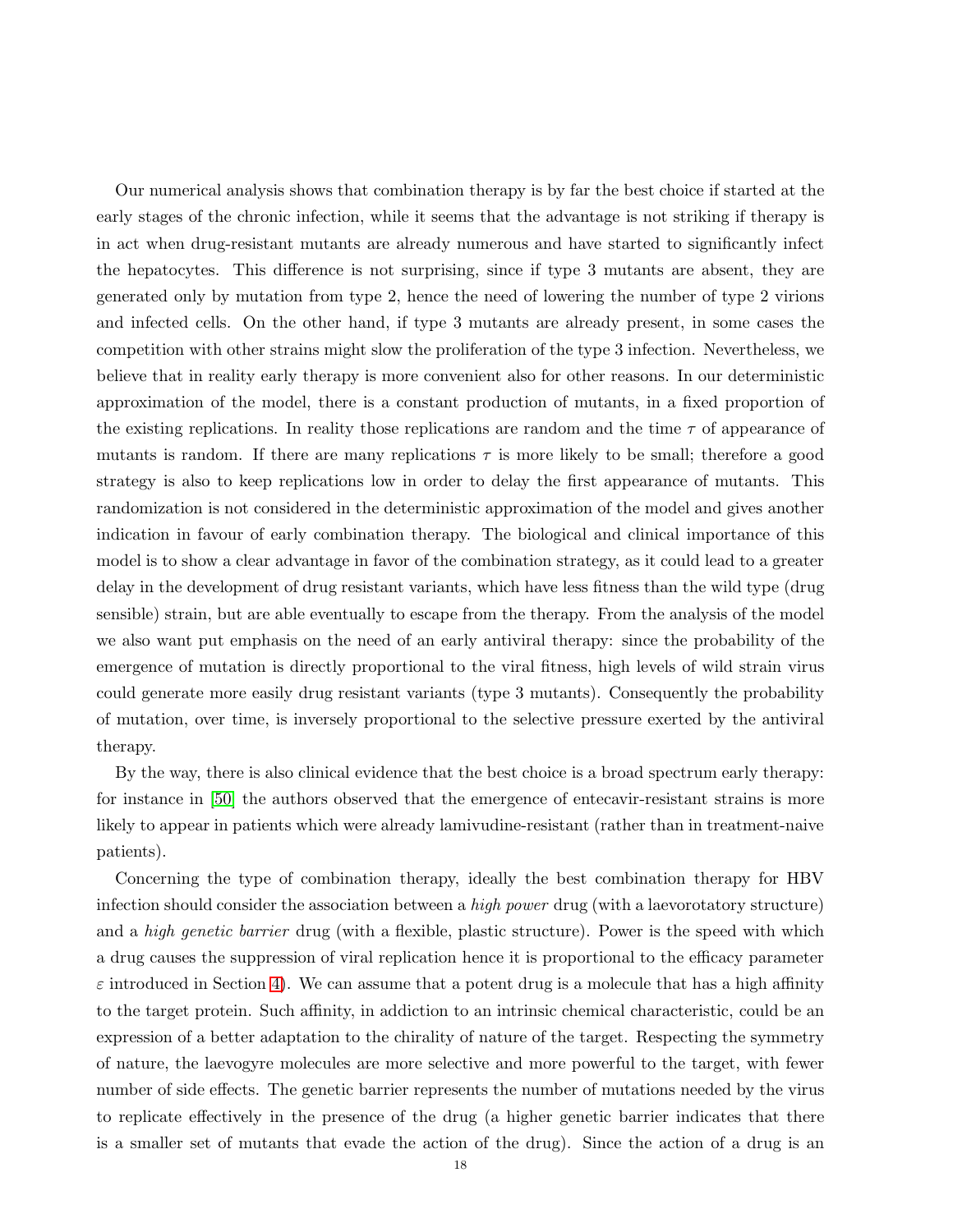expression of the interaction active molecule – target protein, we can assume that a drug with an high genetic barrier is a molecule that has a "high flexibility", which enables to adapt to different conformations of the target protein induced by punctiform genotypic mutations. That synergism is something more than the simple sum of the effects of two drugs, and it contains a stronger action than monotherapy, even with entecavir or tenofovir, molecules that to date represent the best compromise between power and genetic barrier. These two drugs show a low incidence of mutations after 4 years of treatment: 1.2% and 0% respectively, [\[29\]](#page-19-27) (although in principle sooner or later drug-resistant mutants may appear with any drug, which is one argument in favour of combination therapy even with these drugs at hand). As we already mentioned this dramatically changes with entecavir in non-treatment-naive patients ([\[50\]](#page-20-18)). Moreover recent results show the appearance of drug-resistance in coinfected HBV-HIV patients, treated with tenofovir ([\[36\]](#page-19-28)). The authors identify in poor compliance to therapy the reason of this failure; it is our opinion that this is another aspect to keep in mind. In conclusion, basing on the numerical evaluations carried out in the model, we suggest to intervene in the natural history of HBV infection immediately and with a broad-spectrum approach: a combination of powerful and high genetic barrier drugs. We believe that combination therapy is less likely to select resistant strains, especially in patients with a suboptimal compliance. We may infer the same conclusions also considering the evidence-based effectiveness of the combination therapy (compared to the monotherapy) in other viral infections supported by multiple subtypes, termed viral quasispecies, such as hepatitis C virus (HCV) and human immunodeficiency virus (HIV) infections.

#### Acknowledgements

The authors wish to thank Giuseppe Lapadula for fruitful discussions on the subject of this paper.

#### **REFERENCES**

- <span id="page-18-4"></span><span id="page-18-0"></span>[1] Beasley, R.P., 1988. Hepatitis B virus. The major etiology of hepatocellular carcinoma, Cancer 61(10), 1942-1956.
- [2] Belhadji, L., Bertacchi, D., Zucca, F., 2010. A self-regulating and patch subdivided population, Adv. Appl. Probab. 42 n.3, 899-912.
- <span id="page-18-5"></span>[3] Bertacchi, D., Lanchier, N., Zucca, F., 2011. Contact and voter processes on the infinite percolation cluster as models of host-symbiont interactions, Ann. Appl. Probab. 21 n.4, 1215-1252.
- <span id="page-18-6"></span>[4] Bertacchi, D., Posta, G., Zucca, F., 2007. Ecological equilibrium for restrained random walks, Ann. Appl. Probab. 17 n. 4, 1117-1137.
- <span id="page-18-2"></span>[5] Bertacchi, D., Zucca, F., 2008. Critical behaviors and critical values of branching random walks on multigraphs, J. Appl. Probab. 45, 481-497.
- <span id="page-18-3"></span>[6] Bertacchi, D., Zucca, F., 2009. Characterization of the critical values of branching random walks on weighted graphs through infinite-type branching processes, J. Stat. Phys. 134 n. 1, 53-65.
- [7] Bertacchi, D., Zucca, F., 2009. Approximating critical parameters of branching random walks, J. Appl. Probab. 46, 463-478.
- <span id="page-18-7"></span>[8] Bianchi, L., Gudat, F., 1980. Viral antigens in liver tissue and type of inflammation in hepatitis B, Virus and Liver, Lancaster, UK: MTP Press 197-204.
- <span id="page-18-1"></span>[9] Broder, S., 2010. The development of antiretroviral therapy and its impact on the HIV-1/AIDS pandemic, Antiviral Res. 85(1), 1-18.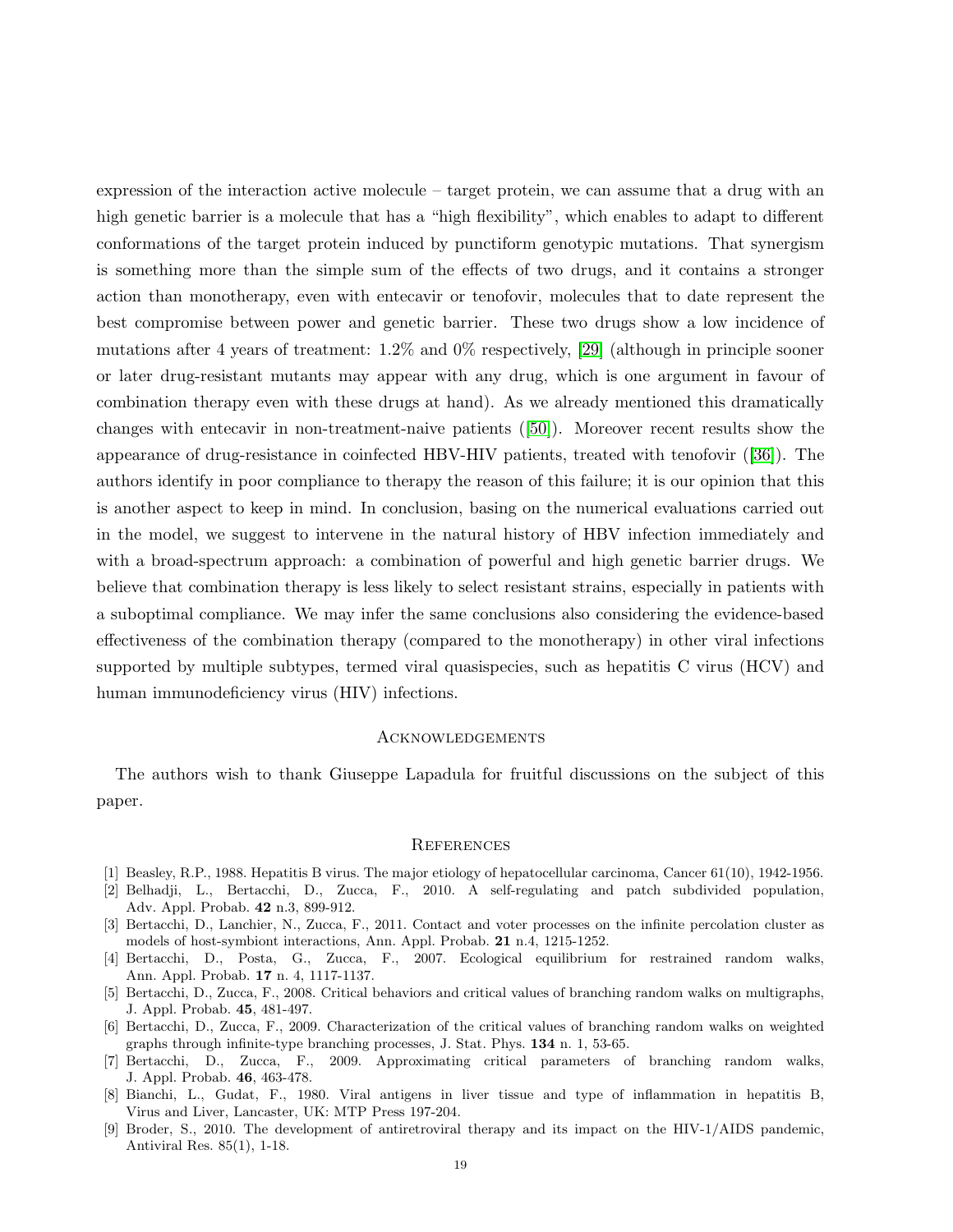- <span id="page-19-8"></span><span id="page-19-5"></span>[10] Carey, I., Harrison, P.M., 2009. Monotherapy versus combination therapy for the treatment of chronic hepatitis B, Expert Opin. Investig. Drugs 18(11), 1655-1666.
- <span id="page-19-20"></span>[11] Chen, C.J., et al., 2006. Risk of hepatocellular carcinoma across a biological gradient of serum hepatitis B virus DNA level, JAMA 295(1), 65-73.
- <span id="page-19-15"></span>[12] Chisari, F.V., 1997. Cytotoxic T Cells and Viral Hepatitis, J. Clin. Invest. 99(7), 1472-1477.
- [13] Ciupe, S.M., Bivort, B.L., Bortz, D.M., Nelson, P.W., 2006. Estimating kinetic parameters from HIV primary infection data through the eyes of three different mathematical models, Mathematical Biosciences 200(1), 1-27.
- <span id="page-19-26"></span><span id="page-19-16"></span>[14] Ciupe, S.M., Ribeiro, R.M., Nelson, P.W., Perelson, A.S., 2007. Modelling the mechanisms of acute hepatitis B virus infection, J. Theoret. Biol. 247(1), 23-35.
- [15] Colombatto, P., et al., 2006. A multiphase model of the dynamics of HBV infection in HBeAg-negative patients during pegylated interferon-alpha2a, lamivudine and combination therapy, Antiviral Ther. 11(2), 197-212.
- <span id="page-19-19"></span><span id="page-19-4"></span>[16] Dienstag, J.L., 2008. Hepatitis B Virus Infection, N. Engl. J. Med. 359(14) 1486-1500.
- <span id="page-19-21"></span>[17] R. Durrett, S. Levin, 1994. The importance of being discrete (and spatial), Theoret. Population Biol., 142 n.4, 363-394.
- [18] Guidotti, L.G., Chisari F.V., 1996. To kill or to cure: options in host defense against viral infection, Current Opinion in immunology 8(4), 478-483.
- <span id="page-19-25"></span>[19] Ethier, S.N., Kurtz, T.G., 1986. Markov processes. Characterization and convergence. Wiley Series in Probability and Mathematical Statistics: Probability and Mathematical Statistics. John Wiley & Sons, Inc., New York.
- <span id="page-19-6"></span>[20] European Association For The Study Of The Liver, 2012. EASL clinical practice guidelines: Management of chronic hepatitis B virus infection, J. Hepatology 57(1), 167-185
- <span id="page-19-10"></span>[21] Ghany, M.G., Hoofnagle, J.H. et al., 2012. Randomised clinical trial: the benefit of combination therapy with adefovir and lamivudine for chronic hepatitis B, Aliment. Pharmacol. Ther. 35, 1027-1035
- <span id="page-19-18"></span><span id="page-19-9"></span>[22] T.E. Harris, 1963. The theory of branching processes, Springer-Verlag, Berlin.
- <span id="page-19-23"></span>[23] Jacobson, I.M., 2008. Combination therapy for chronic hepatitis B: Ready for prime time?, J. Hepatology 48(5), 687-691.
- [24] Kurtz, T.G., 1970. Solutions of ordinary differential equations as limits of pure jump Markov processes, J. Appl. Probab. 7, 49 -58.
- <span id="page-19-24"></span>[25] Kurtz, T.G., 1971. Limit theorems for sequences of jump Markov processes approximating ordinary differential processes, J. Appl. Probab. 8, 344-356.
- <span id="page-19-7"></span><span id="page-19-1"></span>[26] Lai, C.L., Ratziu, V., Yuen, M.F., Poynard, T., 2003. Viral hepatitis B, Lancet 362(9401), 2089-2094.
- <span id="page-19-14"></span>[27] Lampertico, P., Liaw, Y.F., 2012. New perspectives in the therapy of chronic hepatitis B, Gut 61(Suppl 1), i18-24.
- [28] Lau, G.K., Tsiang, M., et al., 2000. Combination Therapy With Lamivudine and Famciclovir for Chronic Hepatitis B-Infected Chinese Patients: A Viral Dynamics Study, Hepatology 32(2), 394-399.
- <span id="page-19-27"></span>[29] Lapinski, T.W., Pogorzelska, J., Flisiak, R., 2012. HBV mutations and their clinical significance, Advances in Medical Sciences 57(1), 18-22.
- <span id="page-19-0"></span>[30] Lavanchy, D., 2004. Hepatitis B virus epidemiology, disease burden, treatment, and current and emerging prevention and control measures, J. Viral Hepat. 11(2), 97-107.
- <span id="page-19-22"></span><span id="page-19-13"></span>[31] Lee, W.M., 1997. Hepatitis B Virus infection, N. Engl. J. Med. 337(24), 1733-1745.
- [32] Lewin, S.R., Ribeiro, R.M., Walters, T., Lau, G.K., et al. 2001. Analysis of Hepatitis B Viral Load Decline Under Potent Therapy: Complex Decay Profiles Observed, Hepatology 34(5), 1012-1020.
- <span id="page-19-3"></span>[33] Liaw, Y.F., 2009. Natural history of chronic hepatitis B virus infection and long-term outcome under treatment, Liver International 29(Suppl 1), 100-107.
- <span id="page-19-2"></span>[34] Liaw, Y.F., 2011. Impact of hepatitis B therapy on the long-term outcome of liver disease, Liver International 31(Suppl 1), 117-121.
- <span id="page-19-17"></span>[35] Locarnini, S., Zoulim, F., 2009. Hepatitis B Virus Resistance to Nucleos(t)ide Analogues, Gastroenterology 137(5), 1593-1608
- <span id="page-19-28"></span>[36] Matthews, G.V., Seaberg, E.C., Avihingsanon, A., et al., 2013. Patterns and Causes of Suboptimal Response to Tenofovir-Based Therapy in Individuals Coinfected With HIV and Hepatitis B Virus, Clin. Infect. Dis. [Epub ahead of print].
- <span id="page-19-12"></span><span id="page-19-11"></span>[37] Locarnini, S., Zoulim, F., 2010. Molecular genetics of HBV infection, Antivir Ther. 15(Suppl 3), 3-14.
- [38] Mihm, U., Gartner, B.C., Faust, D., Hofmann, W.P.,Sarrazin, C., Zeuzem, S., Herrmann, E., 2005. Viral kinetics in patients with lamivudine-resistant hepatitis B during adefovir-lamivudine combination therapy, J. Hepatology 43(2), 217-224.
- [39] Milich, D., Liang, T.J., 2003. Exploring the biological basis of hepatitis B e antigen in hepatitis B virus infection, Hepatology 38(5), 1075-1086.